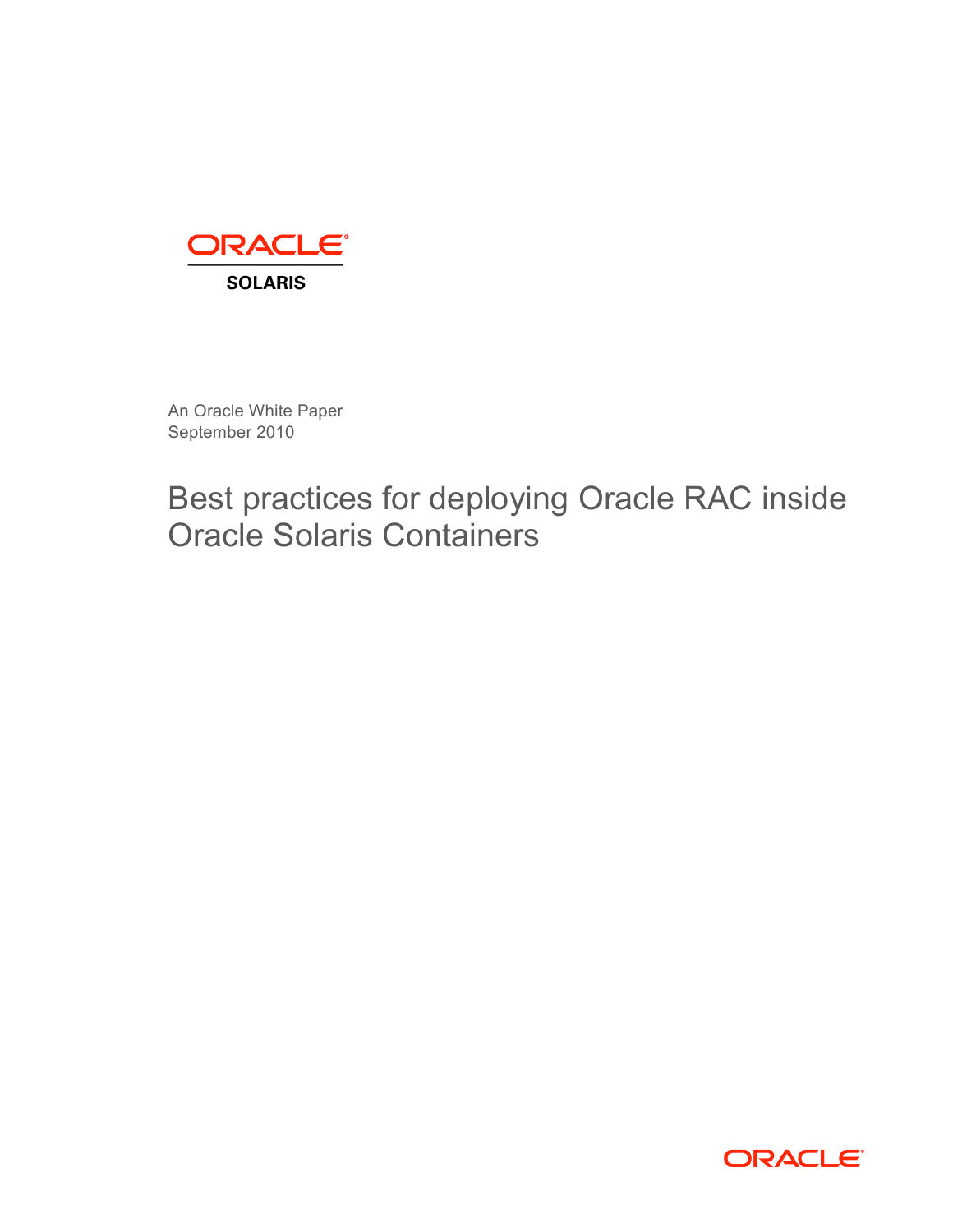| HA considerations for Oracle RAC inside Containers 13 |  |
|-------------------------------------------------------|--|
| Container management and resource allocation  15      |  |
|                                                       |  |
|                                                       |  |
|                                                       |  |
|                                                       |  |
|                                                       |  |
|                                                       |  |
|                                                       |  |
|                                                       |  |
|                                                       |  |
|                                                       |  |

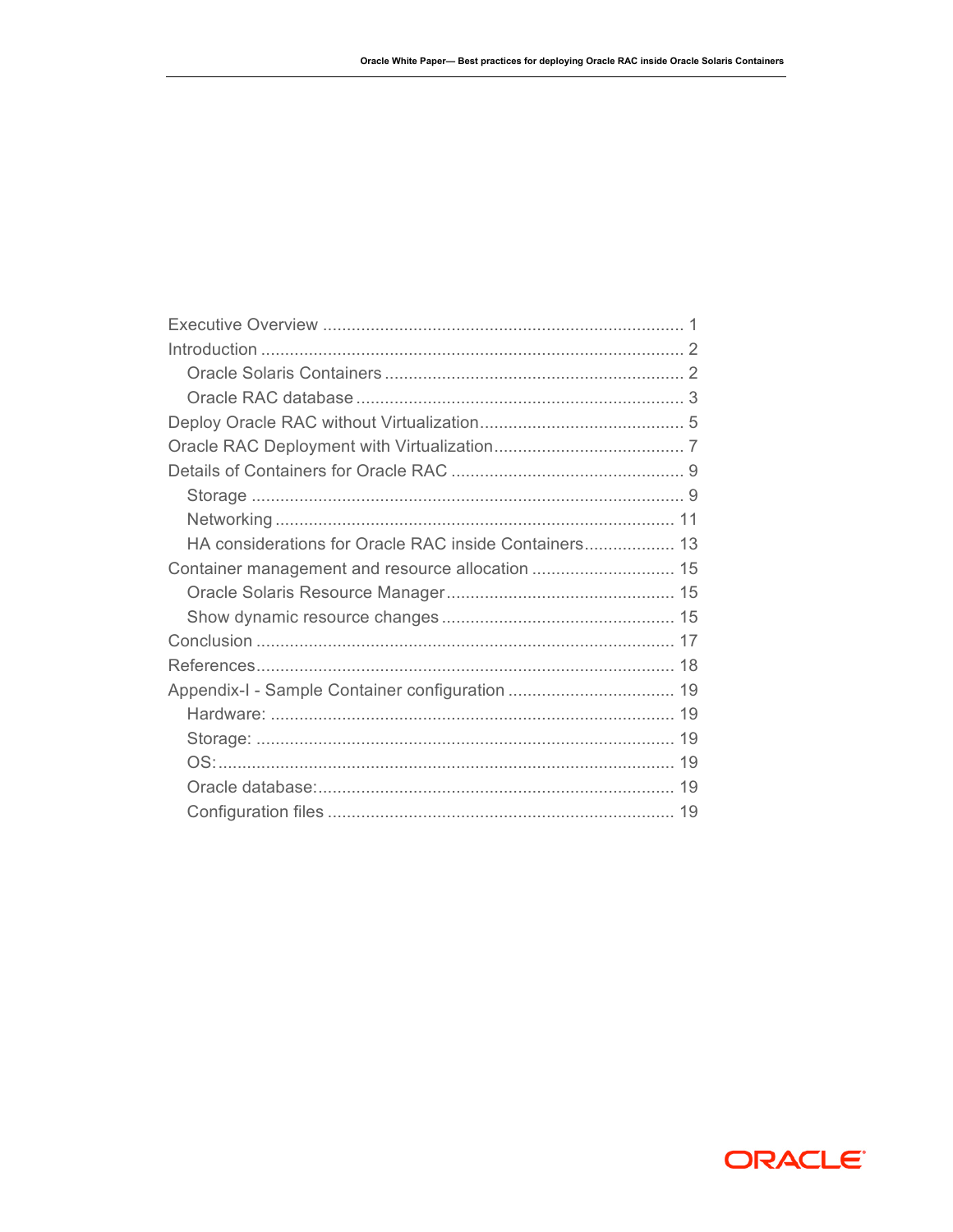## Executive Overview

Enterprises today are faced with increasing administration, maintenance, space and power costs due to server sprawl, as organizations typically deploy new applications on its own server. Consolidation is one approach that can help to contain server sprawl and reduce costs. At the same time, consolidation solution must also provide flexibility, performance, resource management, ease of administration and maintenance. Oracle Solaris operating system has built-in virtualization technology called Solaris Containers. Oracle Solaris Containers consists of several technologies that work together to foster improved resource management and isolate the environment from underlying OS. With the recent certification and support for Oracle RAC on Solaris Containers, enterprises can realize the benefit of deploying RAC cluster on same nodes as their applications or multiple RAC clusters on consolidated hardware for various lines of businesses while leveraging common hardware or quickly procure and deploy RAC nodes as demand picks up.

The following key areas are explored in this document:

- Oracle Real Application Cluster (RAC) and its consolidation options and best practices, to have an optimal resource utilization based on the business demands.
- Manage multiple deployments of Oracle RAC (different versions) on the same system.

**1**

This is achieved by seamless integration of Oracle RAC with Oracle Solaris Containers. Oracle RAC adjusts itself to the new resource levels to offer maximum availability and scalability within the Solaris Container environment.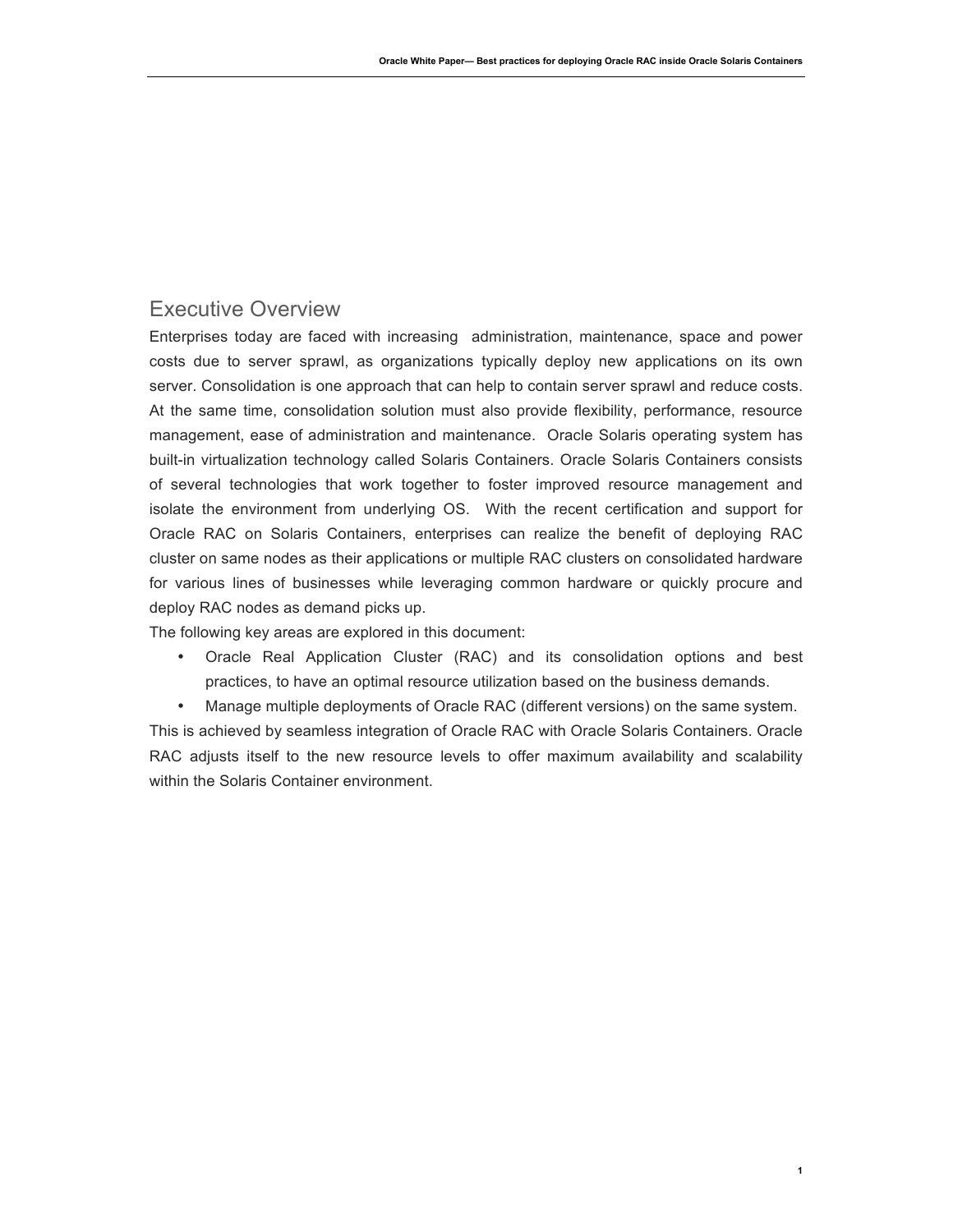## **Introduction**

### Oracle Solaris Containers

An integral part of the Oracle Solaris 10 Operating System, Oracle Solaris Containers isolate software applications and services using flexible, software-defined boundaries and allow many private execution environments to be created within a single instance of Oracle Solaris 10. Each environment has its own identity, separate from the underlying hardware. Each behaves as if it is running on its own operating system making consolidation simple, safe, and secure.

Containers can all share CPU resources, can each have dedicated CPU resources, or can each specify a guaranteed minimum amount of resources as well as a maximum. Memory can be shared among all Oracle Solaris Containers, or each can have a specified memory cap. Physical I/O resources such as disk and network can be dedicated to individual Oracle Solaris Containers, shared by some, or shared by all. Regardless of what is shared or dedicated, each virtualized environment will have isolated access to local file system and networking, as well as system and user processes.

Ideal for environments, that consolidates a number of applications on a single server. The cost and complexity of managing numerous machines make it advantageous to consolidate several applications on larger, more scalable servers. Enable more efficient resource utilization on your system. Dynamic resource reallocation permits unused resources to be shifted to other Oracle Solaris Containers as needed. Fault and security isolation mean that poorly behaved applications do not require a dedicated and under-utilized system.

There are two ways to create Oracle Solaris Containers. One of them is 'sparse root' Container, where the root file system of the Container is mounted as read-only from the global zone, occupies less space on the file system and its quick to create. Second one is 'whole root' Container, where the root file system is mounted in read-write mode, all the packages required for Container are installed inside it. The whole root Container is like a typical system. There are two types of networking available for Containers. One of which is 'shared-IP' where the NIC is shared with the global zone, with the shared-IP can not plumb IP address within Container, only at the time of booting configured IPs of Container are brought up. For 'exclusive-IP' type of network a dedicated NIC is assigned and the IP to this NIC can be configured within a Container.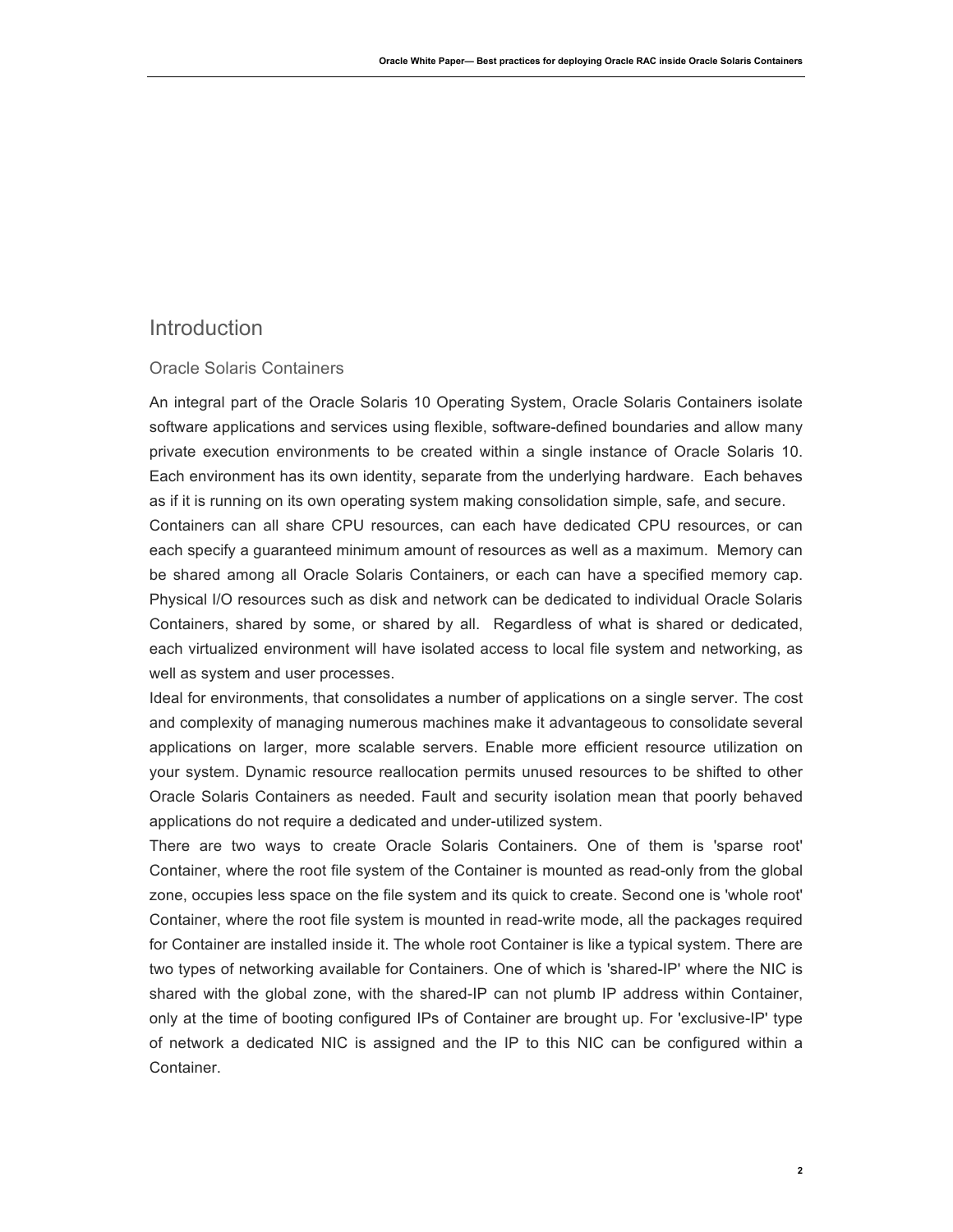Oracle Solaris Containers is supported on T-series, M-series and x86 systems running Solaris 10 operating system.

### Oracle RAC database

Oracle RAC database is a RDBMS database, which is highly available and scalable. It can dynamically adjust to dynamic resource changes in the environment. Oracle RAC's data files are hosted on shared storage, be it NAS or SAN based storage connected to all the available systems. It's recommended to use low latency high throughput private interconnect for Oracle RAC inter node communication. Minimum 2 physical systems are required to provide high availability, to mitigate failure of one node. However, for increased scalability and availability add additional physical server or node.

To host Oracle RAC in Oracle Solaris Containers environment, following points to be considered,

- Provision one Oracle Solaris Container per node or server.
	- o By this high availability is achieved per instance or node level, as if one node goes down the other instance is available from other node and not the same.
	- o Consolidate multiple such Oracle RAC databases within one set of physical servers.
	- $\circ$  In addition to that Oracle Solaris Container is being highly secure and isolated environment, these environments could be assigned as independent nodes to different DBAs managing different Oracle RAC database installations with the Oracle Solaris Container root access.
- Name space isolation offers, configuration of different Containers of different Oracle RAC database to be in different time zones on a given server, however, it's practiced that the same time zone is configured across all the other nodes hosting that particular Oracle RAC database.
	- o Name space isolation offers, to configure these contained environments as independent systems by configuring them to different name server, be it DNS or NIS etc.
	- o Independent process tree per Container offer process level isolation, there by a processes running in one Container will not have any impact on the other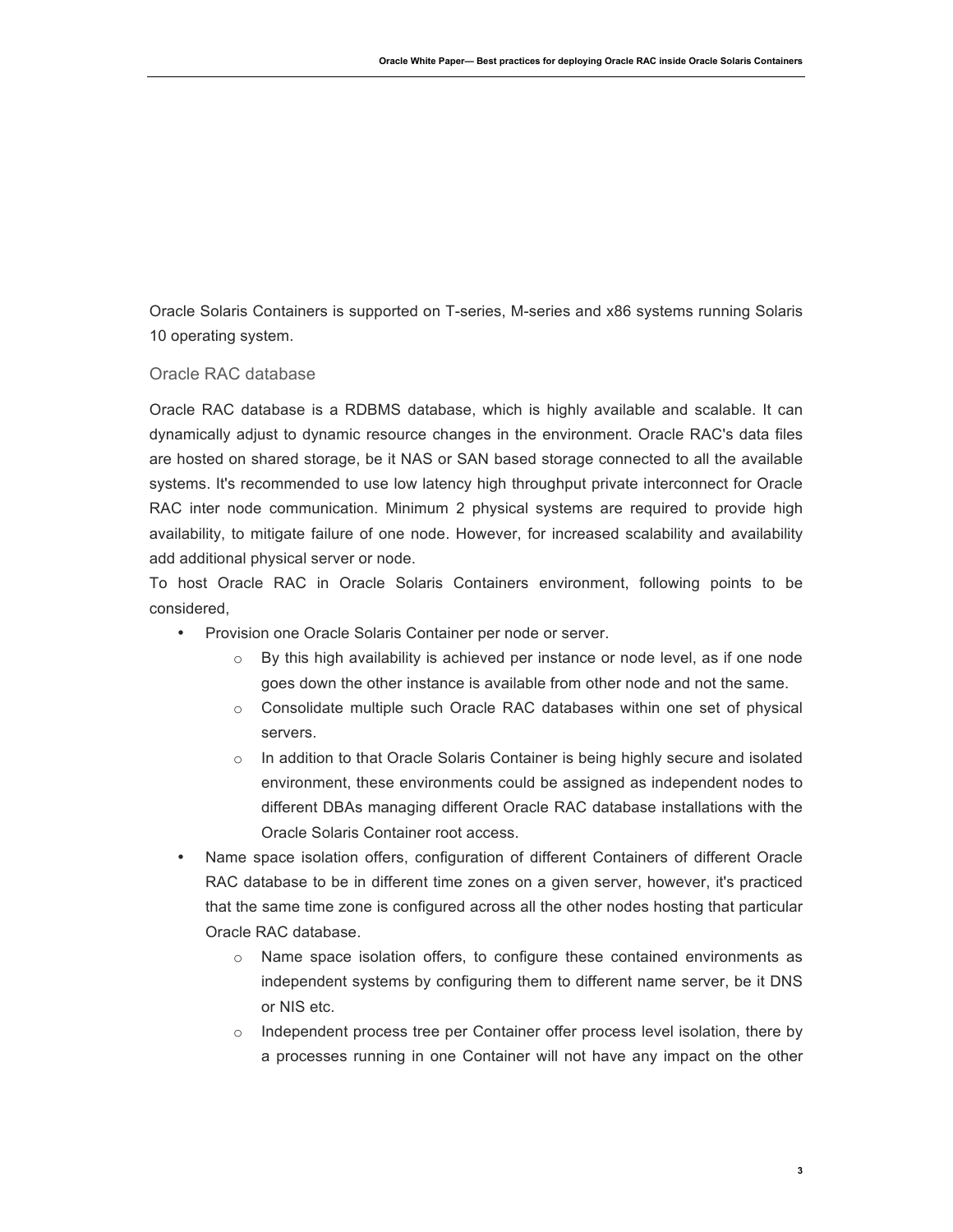Container in the event of a crash and reboot by that process on that environment reboots other Containers are untouched.

- To host Oracle RAC database binaries use ZFS file system. Or by creating Containers environment on ZFS and host database binaries on it. Gives great advantages like:
	- o Faster deployment of Oracle binaries and setting up of the Container environment by cloning the ZFS file system hosting it.
	- o Dynamically increase the file system size transparently, when the file system is near full.
- To host the Oracle RAC database data files leverage ASM, as it offers
	- $\circ$  Greater availability of the LUNs achieved by using redundancy. ASM does mirror disks or LUNs across controllers there by the availability increases.
	- $\circ$  Most optimum way to retrieve and store the data, as Oracle has better understanding of data.
- Flexibility to change the CPU resources based on the requirement could be achieved by the host administrator, to accommodate workload needs.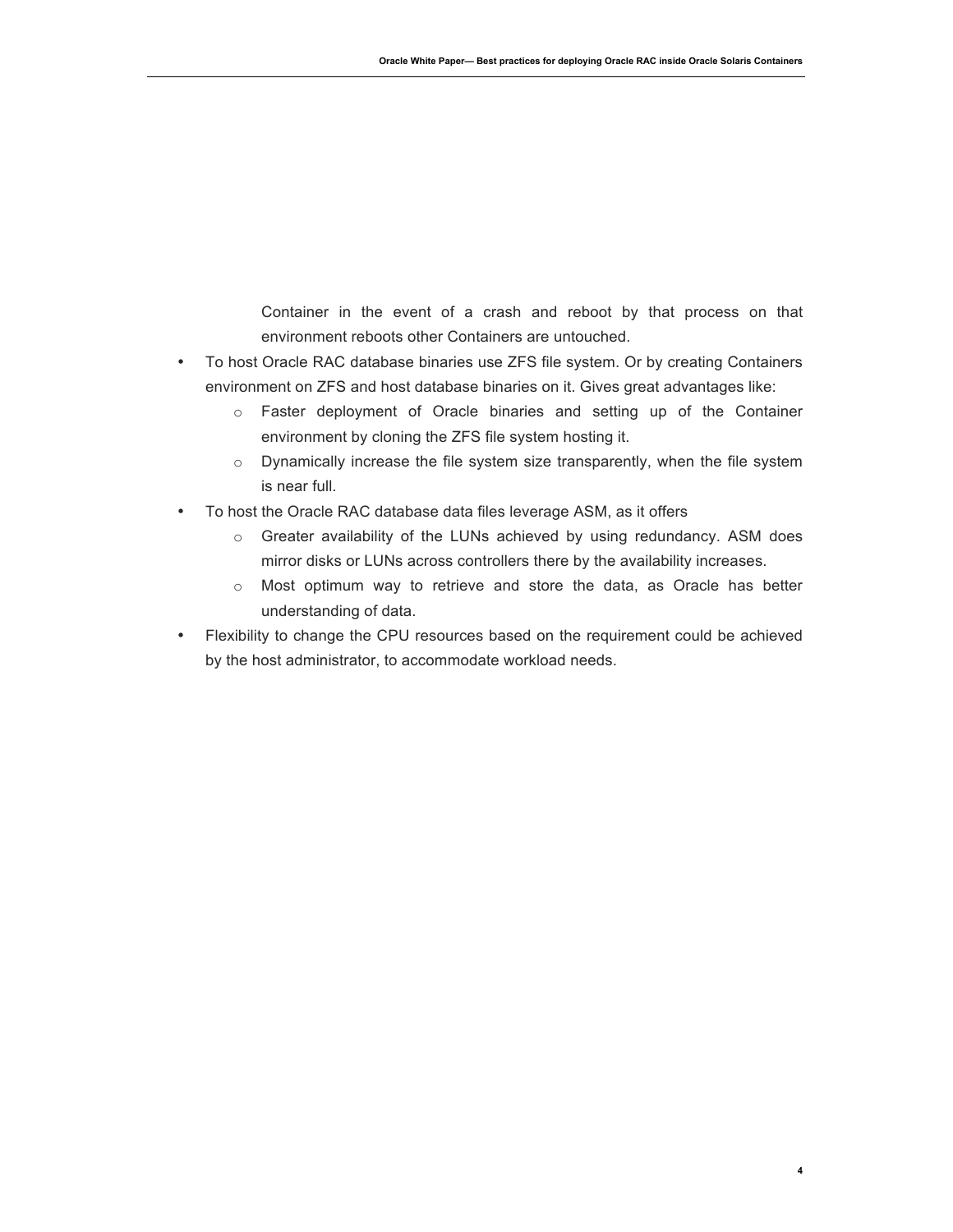## Deploy Oracle RAC without Virtualization

To host Oracle RAC without virtualization, following is considered,

- Need minimum 2 to 3 nodes for high availability, Shared storage to host data files, and the required private and public networking for this Oracle Cluster environment.
- However there is no scope of hosting other version or different patch level of Oracle RAC on the same set of systems.
- Though the over-all CPU and other resource utilization might be just 20 to 25%. To host another setup with a different version another set of systems needs to be configured, installed and managed.

The below drawing 1 shows that,

- There are 4 \* Sun SPARC T5220 servers, configured in the RAC environment, hosts Oracle 10gR2 RAC database with 2 different databases on global zone or host's operating system environment.
- There are 2 'Sun StorageTek 6140' array with redundant controllers. Each redundant controller is connected to redundant HBAs on the systems. On the system, multipath IO (MPxIO) is used to provide high availability of connectivity to the LUNs on the disk array.
	- There are 2 color codes used to show 2 different controllers,
	- From each storage controller, say storage1, cables would be connected to port1 on slot4 and slot5. Same with storage2 however port02 is used.
	- MPxIO enables HA among slot4 and slot5 and one disk name is provided instead of two.
	- Oracle Automatic Storage Management (ASM) normal disk group is used for normal redundancy among 2 LUNs of port1 and port2, it provides HA among the failure of entire storage array.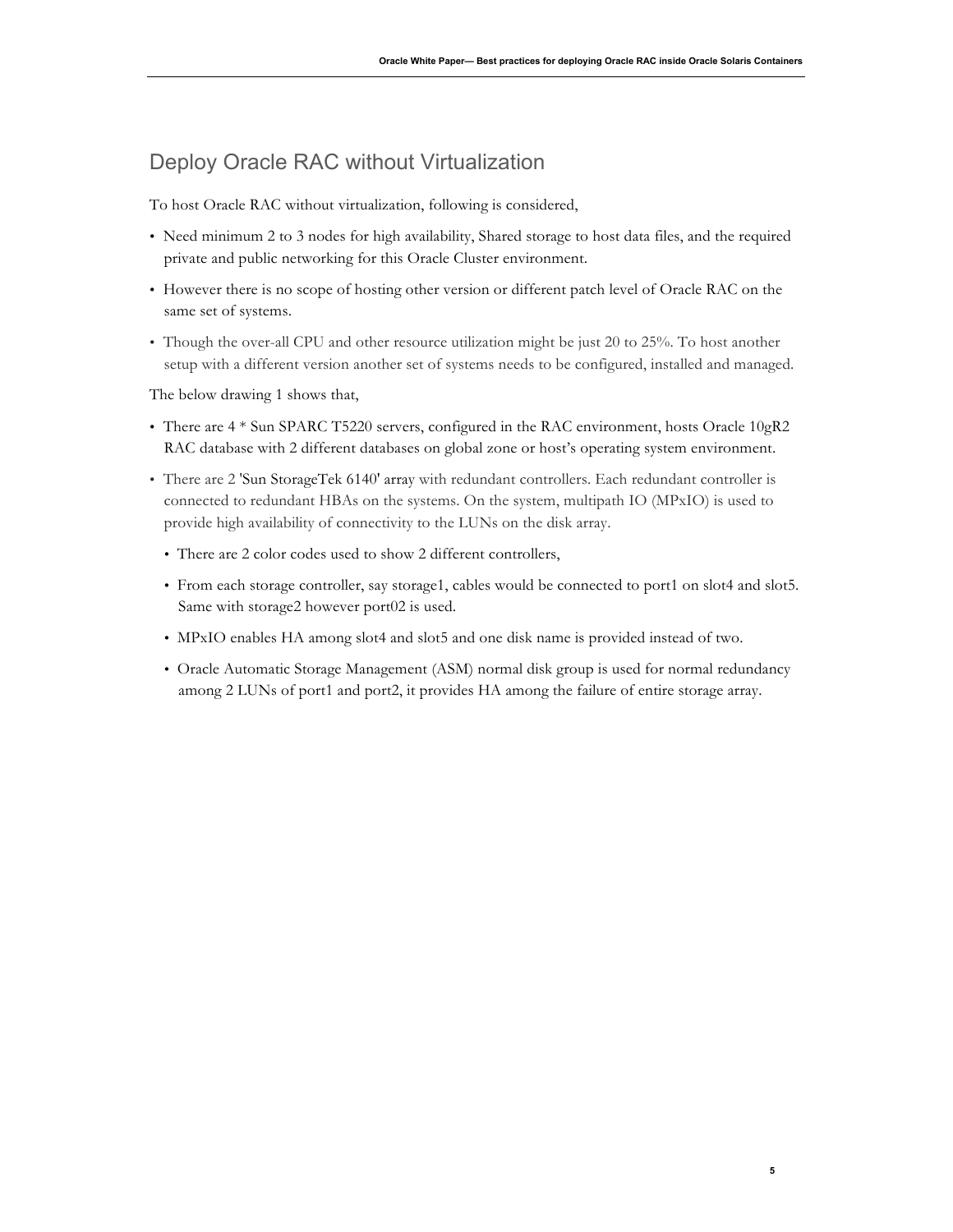

**Figure 1: Oracle RAC deployment in non-virtual environment**

- Public network cables are connected to switch1 and switch2 from e1000g0 and e1000g1, an IPMP group ipmp0 provides HA for the public network to hosts IP and VIP IP addresses.
	- These switches are connected to the public network,in the lab environment they can have an uplink port configured.
- Private network cables are connected to switch3 and switch4 from e1000g2 and e1000g3, an IPMP group ipmp1 provides HA for the private network on the host, and the priv IP address is configured and brought up as the host comes up, and the ipmp1 group also comes-up along with that.
	- Oracle RAC leverages this IP address as its private IP address, when the Oracle clusterware comes up.
	- These switches have an up-link port configured as trunk port to pass the traffic in case of a failure of one of the switches components the link fails-over transparently to other switch.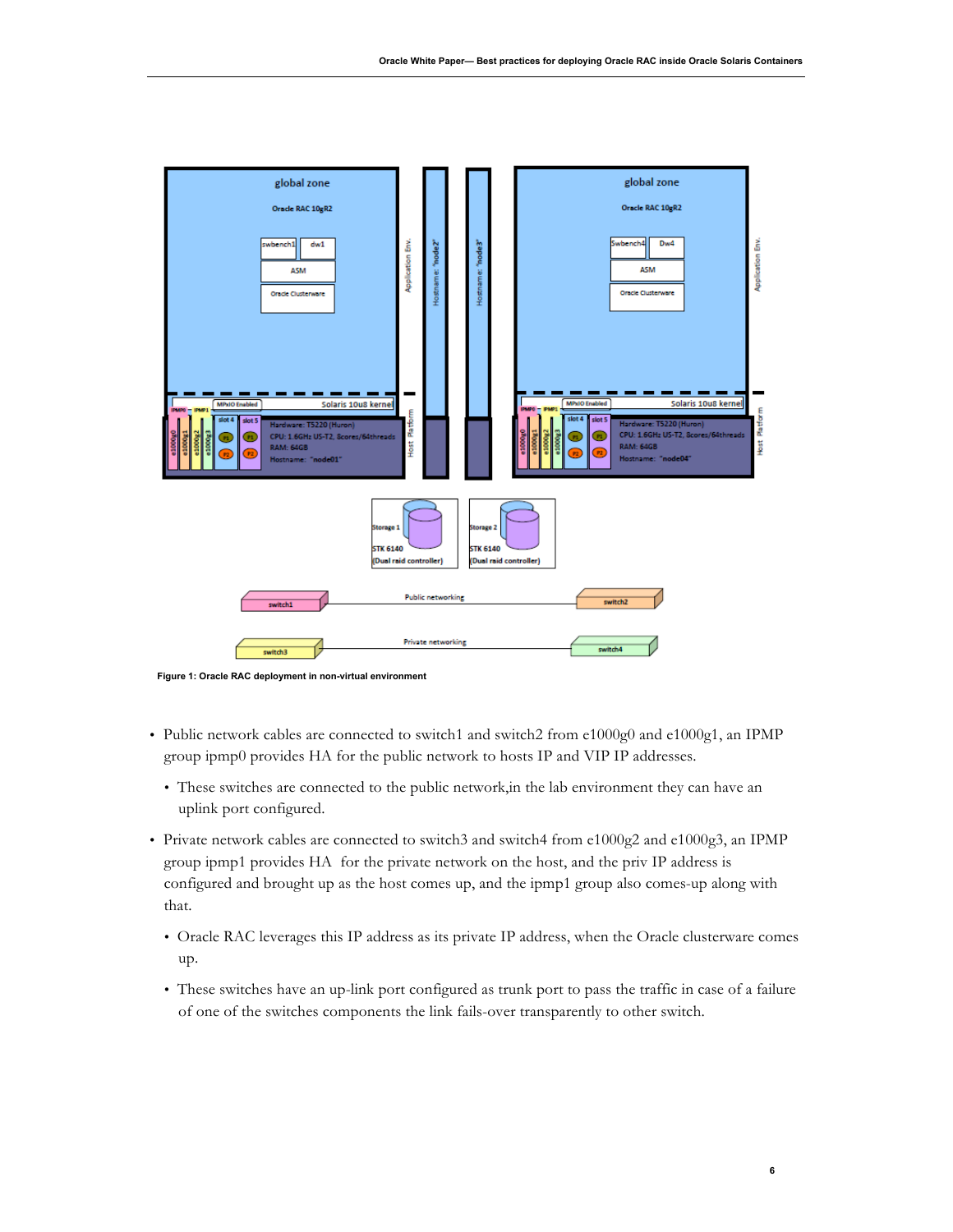# Oracle RAC Deployment with Virtualization

The virtualized environment is Oracle Solaris Containers, a built-in technology as explained earlier. To deploy Oracle RAC inside Oracle Solaris Containers extend the learning from the previous chapter as the high level deployment inside this virtual environment is seamless. Let us consider the following while deploying Oracle RAC inside Oracle Solaris Containers.

The below drawing 2 is a typical deployment scenario, that shows,

- There are 4 nodes, hosting 2 Container environments, running 2 different versions of Oracle RAC database 10gR2 and 11gR1 on 4 different Oracle clusterware inside Containers.
	- This shows that one container is created per node for a given Oracle clusterware environment, there by HA of instances is achieved.
	- At the same time, other container environment on a given failed node also goes down, will not have major impact as only one Container or virtual node per cluster is not available.
- These cont10g01 to cont10g04, and cont11g01 to cont11g04, are hosted on physical nodes port01 to port04 respectively.
	- Two cores are assigned (16 threads) per Container.
- The public and private networking shares the same set of hardware NICs among 2 Oracle Clusterware environments without impacting each other by using VLAN tagged NICs. Since Oracle clusterware plumbs the VIP, exclusive-IP type Containers are created and VLAN tagged NICs are assigned instead of physical NICs.
	- NICs e1000g0 and e1000g1 are connected to switch1 and switch2.
		- o Ports of these switches are configured as trunk ports to allow VLAN traffic with VLAN tags 131,132 for Oracle 10gR2 and Oracle 11gR1 environments.
		- o Are public NICs, VIP is hosted on it. Plumbed by vip service of Oracle clusterware.
		- o For example, inside cont10g01 Container these NICs are e1000g131000 and e1000g131001, an IPMP group ipmp0 is created to provide HA at this network layer.
	- NICs e1000g2 and e1000g3 are connected to switch3 and switch4.
		- o Ports of these switches are configured as trunk ports to allow VLAN traffic with VLAN tags 111,112,113 for Oracle 10gR2, Oracle 11gR1, and Oracle 11gR2 environments.
		- o Private IPs are configured by Container and Oracle clusterware.
		- o For example, inside cont10g01 Container these NICs are e1000g111002 and e1000g111003, an IPMP group ipmp1 is created to provide HA at this network layer.
	- For simplification, same IPMP group names could be used across all the Container environments of a given Clusterware.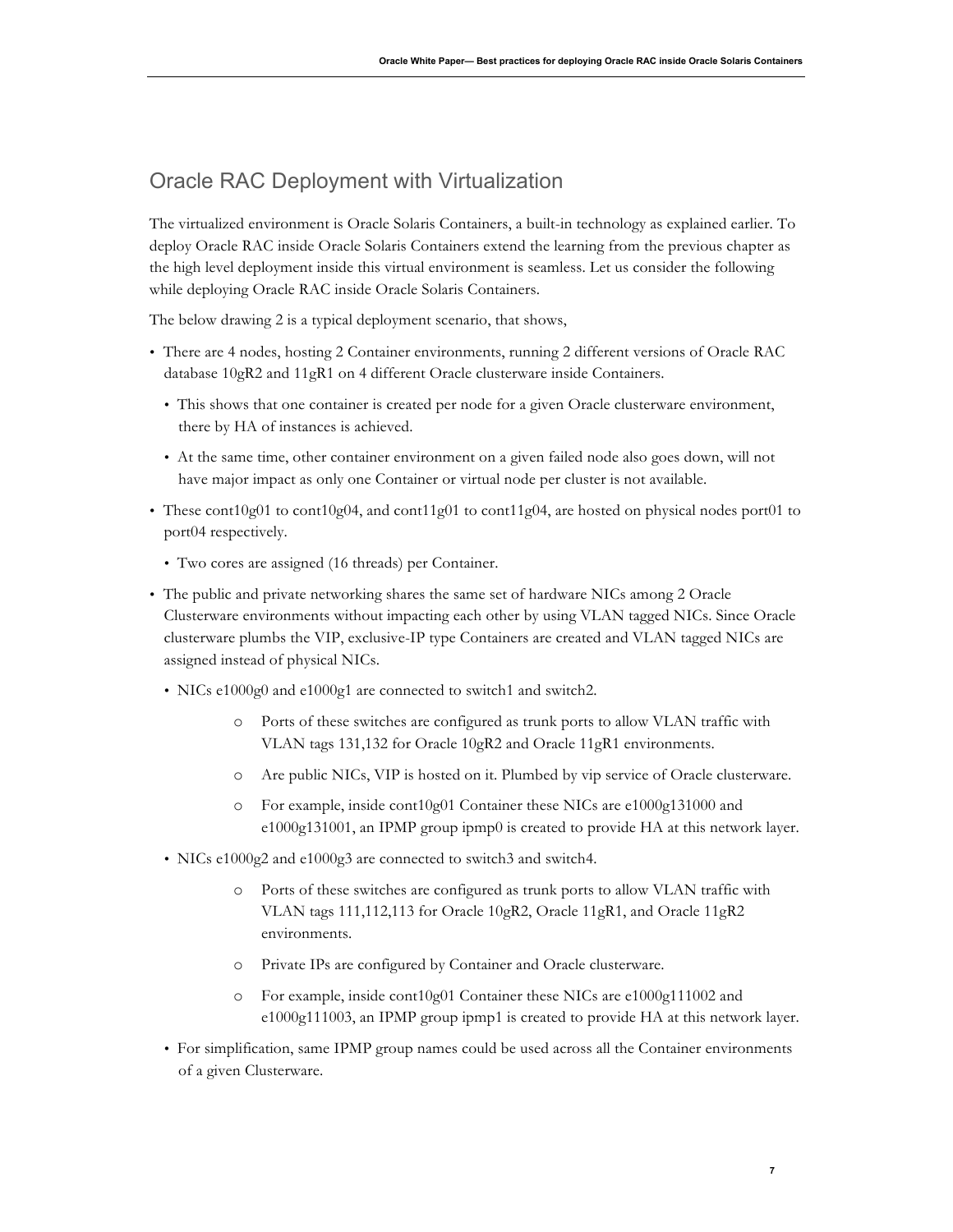• A set of dedicated Storage LUNs are assigned per Oracle clusterware environment, and the same set of LUNs are configured for other Containers across all the nodes. Physical connectivity is same as explained in the previous chapter.

![](_page_9_Figure_2.jpeg)

**Figure 2: Oracle RAC deployment in virtual environment**

This is a high level deployment environment, for more detailed planning and considerations on storage, networking, HA, etc let's look at the next chapter.

**8**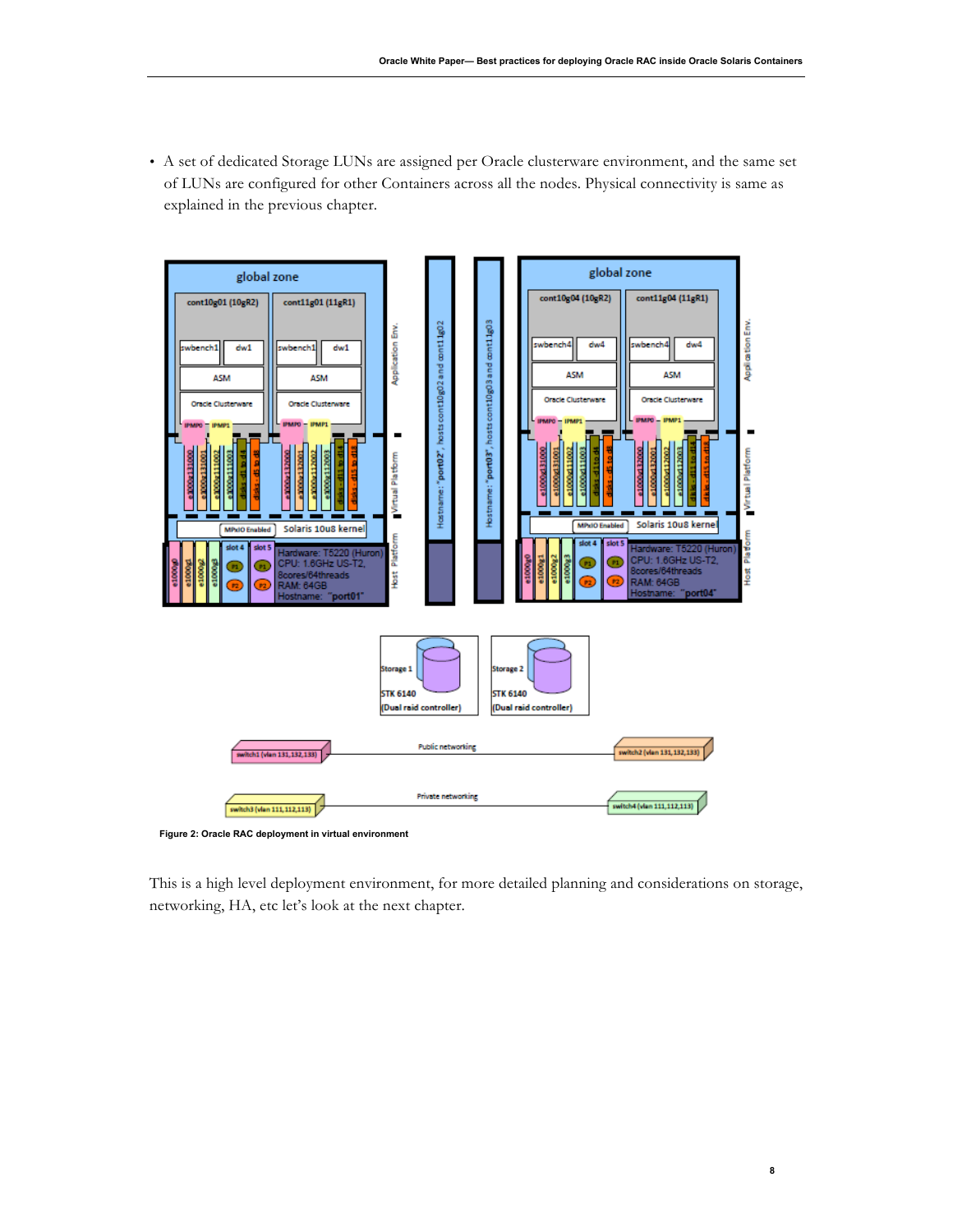## Details of Containers for Oracle RAC

To host multiple Oracle RAC clusters on Oracle Solaris Containers need careful planning, to utilize the resources optimally. Let's explore storage, networking, HA features along with instant deployment etc.

### **Storage**

#### **Storage Configuration**

Let's look at the storage configuration details in a bit more detail, and how the HA is achieved for storage and what various components play what type of role.

The below diagram-3 shows that the storage STK 6140, has redundant controllers, and the system also has dual F-CAL HBA with dual ports per node, the physical connectivity of a given node is as follows:

- storage1 controller1 to slot4 port1
- storage1 controller2 to slot5 port1
- storage2 controller1 to slot4 port2
- storage2 controller2 to slot5 port2

The LUNs created per storage are available from both the controllers; hence failure of a HBA on slot4 or failure of a cable on that path will not have any impact on the availability of the LUN itself. This HA is achieved using MPxIO, a built in feature that comes along with Oracle Solaris. This multi-path enabled LUN has only one disk name, and this disk is provisioned to Container environment.

Assigned such dedicated LUNs for dw (data ware house) database and swingbench (swbnech) database per cluster. Configure the same set of LUNs across all the nodes and their respective Containers. When the same set of LUNs are available from all the Containers, Oracle RAC recognizes them as shared storage. With this now ASM configuration becomes seamless as that of configuring ASM disk group on the global zone environment itself.

**9**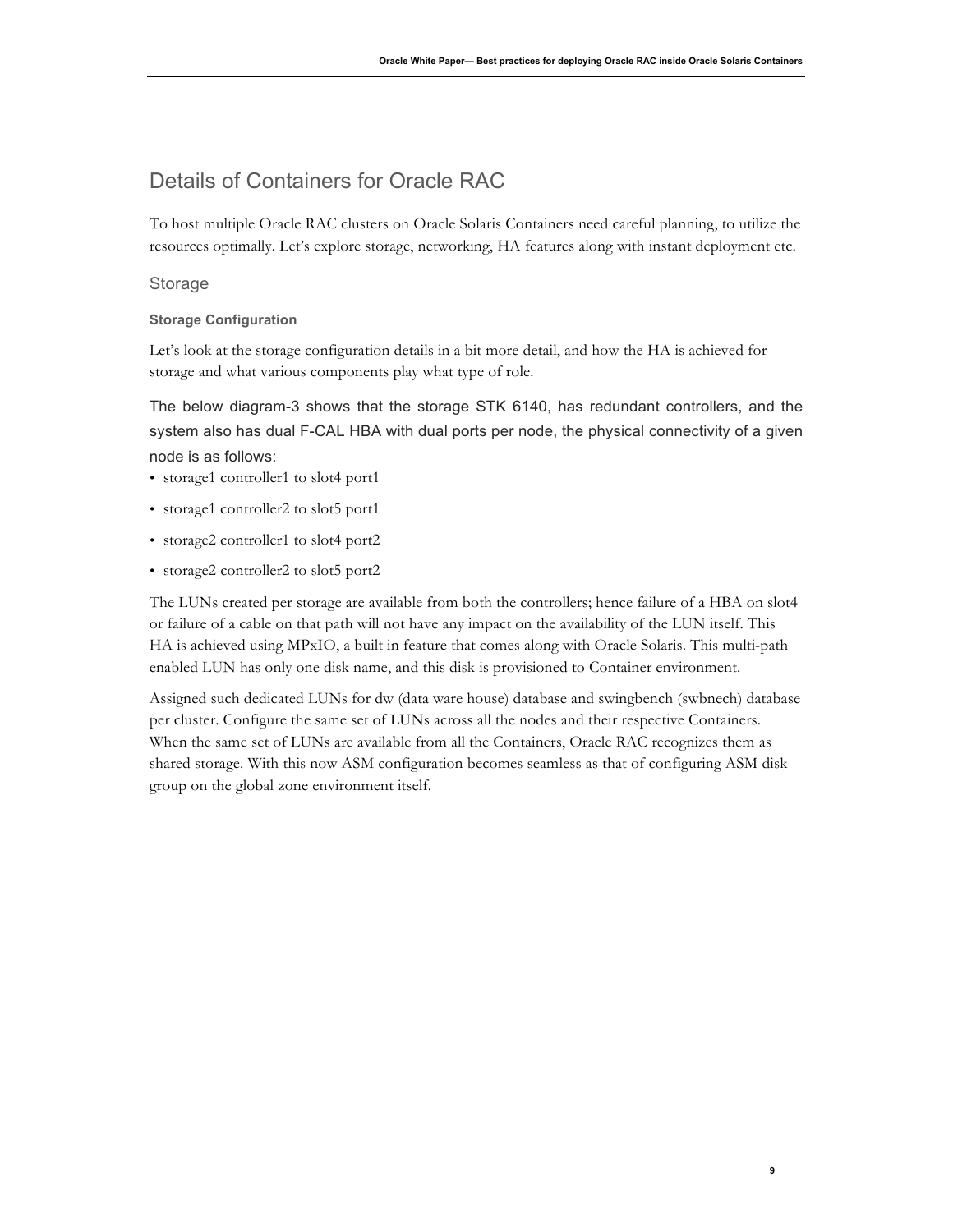For optimal IO performance, there could be a requirement to share all the available disks to create the LUNs on the storage box, when the workload is divided based on the time, for example when the RAC database is being accessed by 2/3 different applications, at 2/3 different timings of the day, it's good to share the disks to get higher rate of IO. However if the workload of these 2/3 applications is concurrent and heavy on IO at the same time, it's good to have LUNs created on dedicated set of disks

![](_page_11_Figure_2.jpeg)

**Figure 3: Storage configuration**

on the storage.

#### **ASM configuration**

2 Such MPxIO enabled LUNs one from storage1 and another from storage2 are used to create ASM disk group with normal redundancy, which is mirroring. ASM's offers mirroring of disks/LUNs across controllers and enables same across nodes seamlessly as clustered volume to host Oracle RAC database. ASM comes by default with the Oracle RAC. For higher level of availability ASM could have 3 levels of redundancy configured.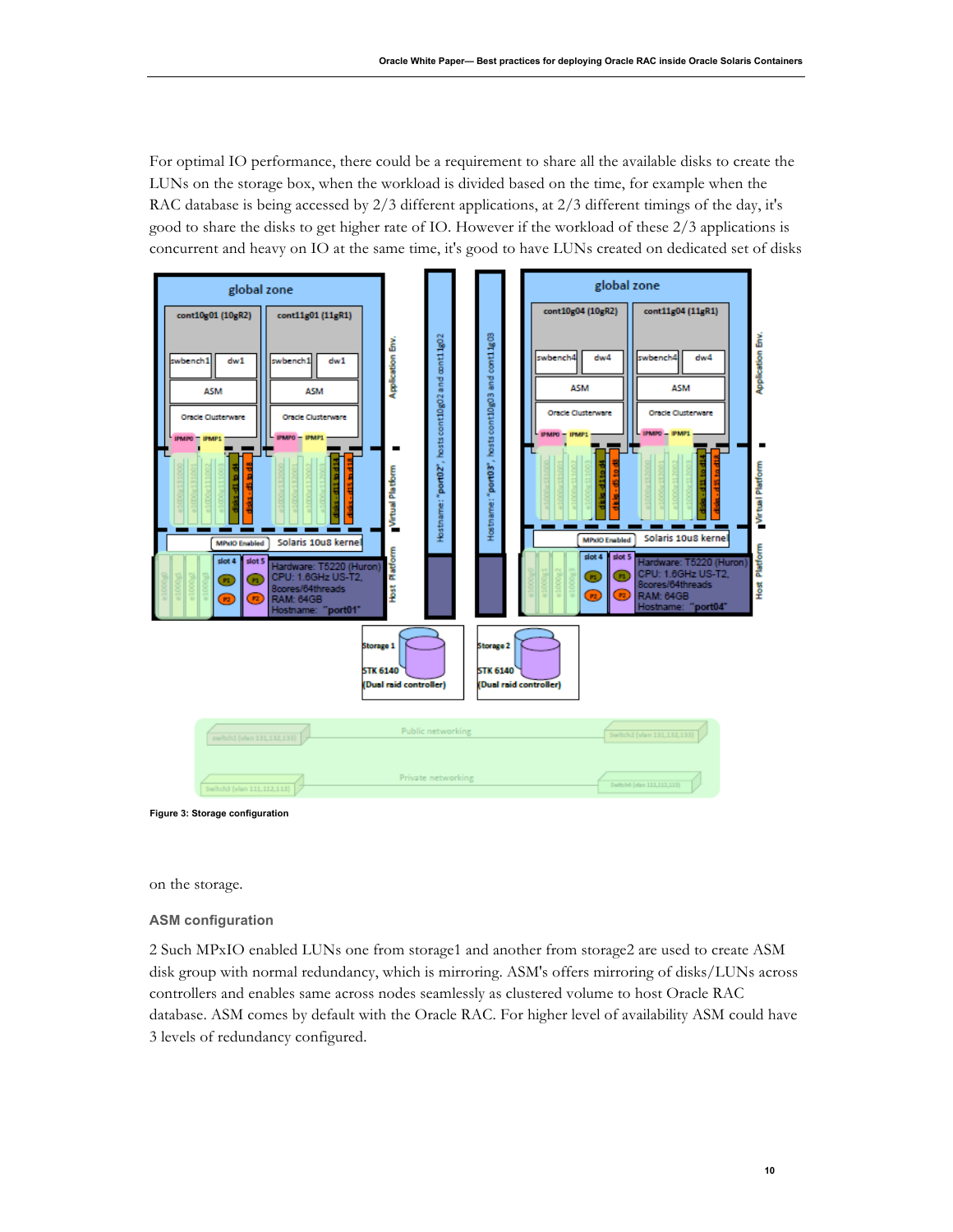Since the LUNs are dedicated to each Container's Oracle cluster environment, need to configure separate ASM instances on all clusters with its own dedicated set of disk-groups. These disk groups are created on dedicated LUNs as detailed above.

### **Networking**

Public as well as private networking of Oracle RAC inside Container environment uses IPMP to provide high availability at the networking stack. Any accidental removal of the virtual NIC or unplumb of the NIC will not have impact on other Container environments on the same node. IPMP monitors and takes care of seamless availability of the NIC within a Container.

The below drawing 4 shows that, there are 4 physical switches used to provide high availability at both the private and public networking layers of Oracle RAC in a typical environment be it 2 or 4 nodes or more number of nodes. 2 switches are used for public networking and 2 are used for private networking.

- Oracle CRS/Clusterware needs to have the control of public network interfaces so that it can operate the VIP resources, specifically plumb/unplumb an IP address on a network interface. That control is only possible with exclusive-IP type.
- As its virtual environment VLAN tagged NICs are created. Switches also needs to be configured to allow those VLAN tagged traffic.
- Vlan tagged NICs are used for both private as well as public networking.
	- switch1 and switch2 are used for public networking, connected to the public network. e1000g0 and e1000g1 NICs are connected to switch1 and switch2 respectively.
	- switch3 and switch4 are used for private networking, connected to the cluster's private networking. e1000g2 and e1000g3 are connected to switch3 and switch4 respectively.
- In the Containers environment, each NIC has different VLAN tags for different Container environment, for example 10g environment has e1000g131000 and e1000g131001 as public network NICs, where 131 is the VLAN and 000 and 001 is the NIC number.
- For two different environments, there are 2 VLAN tags configured for public network like 131, 132 for 10gR2 and 11gR1 respectively as public network. 111, 112 for 10gR2 and 11gR1 as private network.
- On the switches, switch1 and switch2 ports have been configured as trunk ports to allow VLAN traffic of VLAN 131, 132.
	- Look for the respective switch configuration to enable this "port trunk" feature.
	- Port trunking is enabled on switch ports where these NICs are connected so that VLAN tagged traffic is passed through.
	- On the switch configure VLAN tags with broadcasting option where no domain is configured. If VLAN domains are configured on the switch make sure the same VLAN domain is configured on both the switches.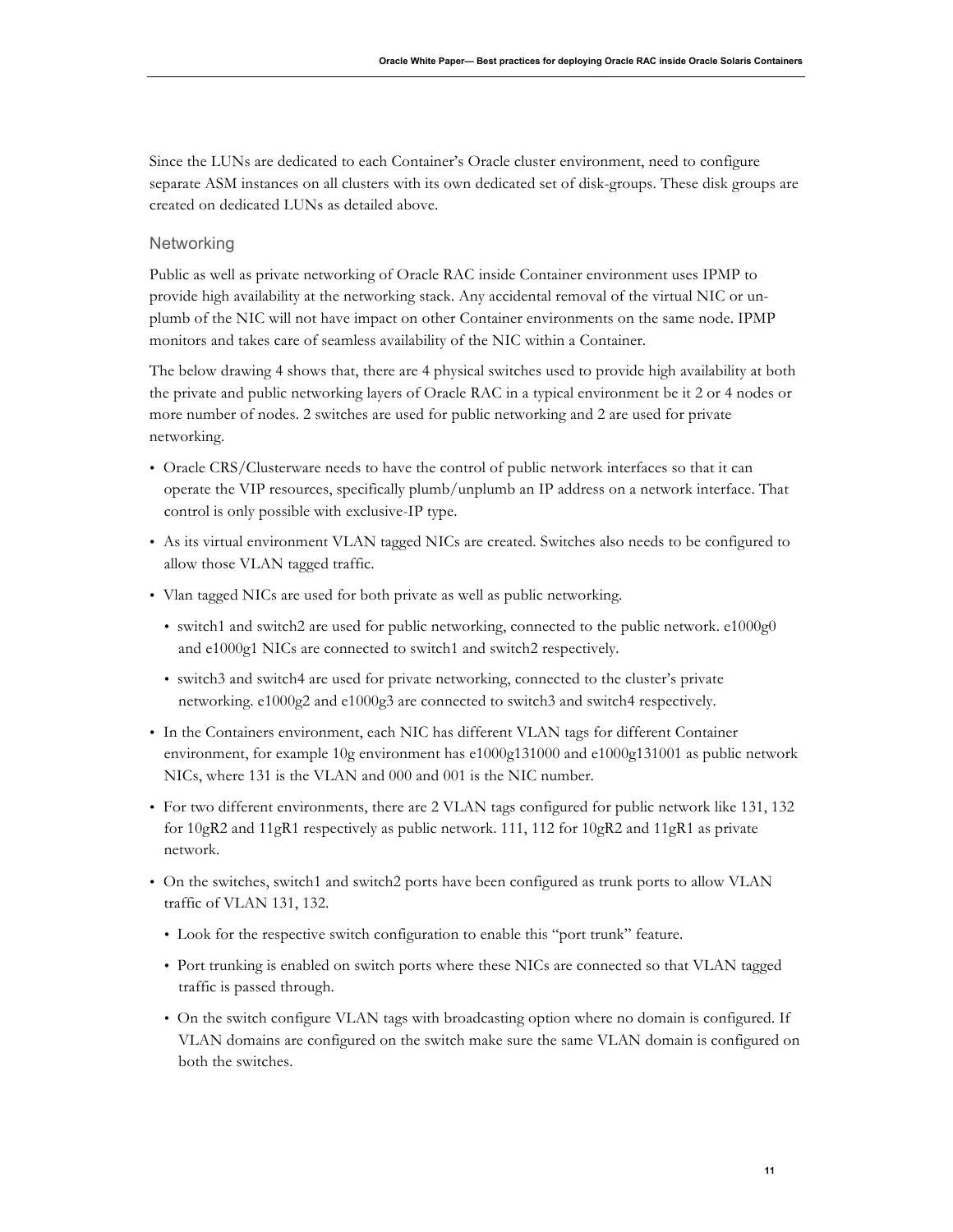- On the host, side just configure these VLAN tagged NICs along with Container configuration. And configure IPMP on top of it, to achieve high availability.
- IPMP can be configured in active-standby and active-active modes with probe based or link based failure detection, with or without FAILBACK option.
	- To leverage quick fail-over time, the configuration used is, link based active-active IPMP with FAILBACK option disabled.
	- Which means there is always only fail-over process that takes place every time when the VLAN tagged NIC fails hosting the IP address, and there is no FAILBACK at all.
- For more details and various options of IPMP configuration please refer to "Highly available and Scalable Oracle RAC networking with Oracle Solaris 10 IPMP".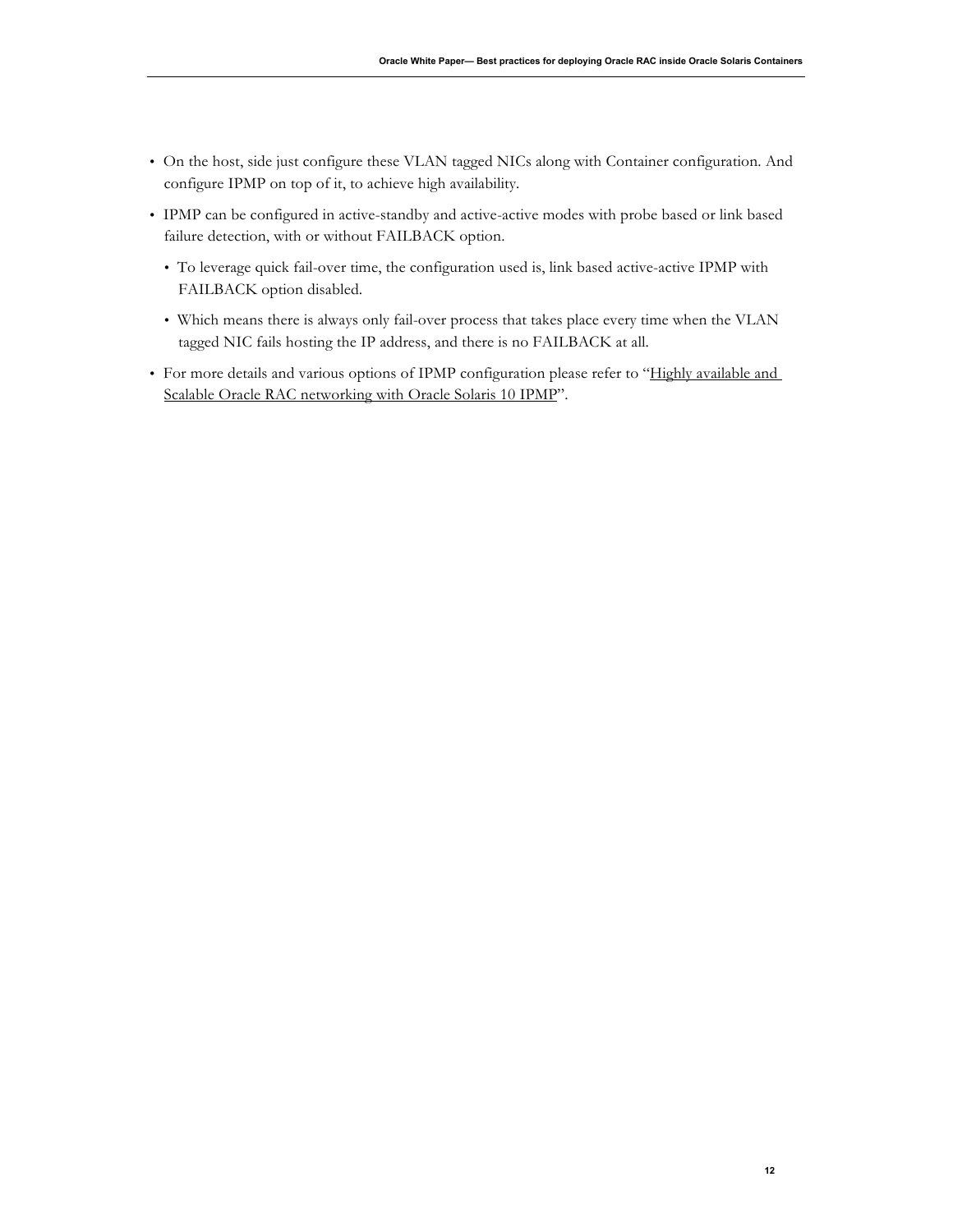![](_page_14_Figure_1.jpeg)

HA considerations for Oracle RAC inside Containers

For

- high availability,
- fault isolation,
- and better manageability

Think of hosting Oracle RAC on the global zone where one instance is hosted per physical server, the same approach has to be applied while consolidating the Oracle RAC using Oracle Solaris Containers too. For example, For Oracle RAC 10gR2, create one container per node on all 4 nodes as shown in the above drawing-2 cont10g01 to cont10g04. These 4 containers are used as 4 nodes to host Oracle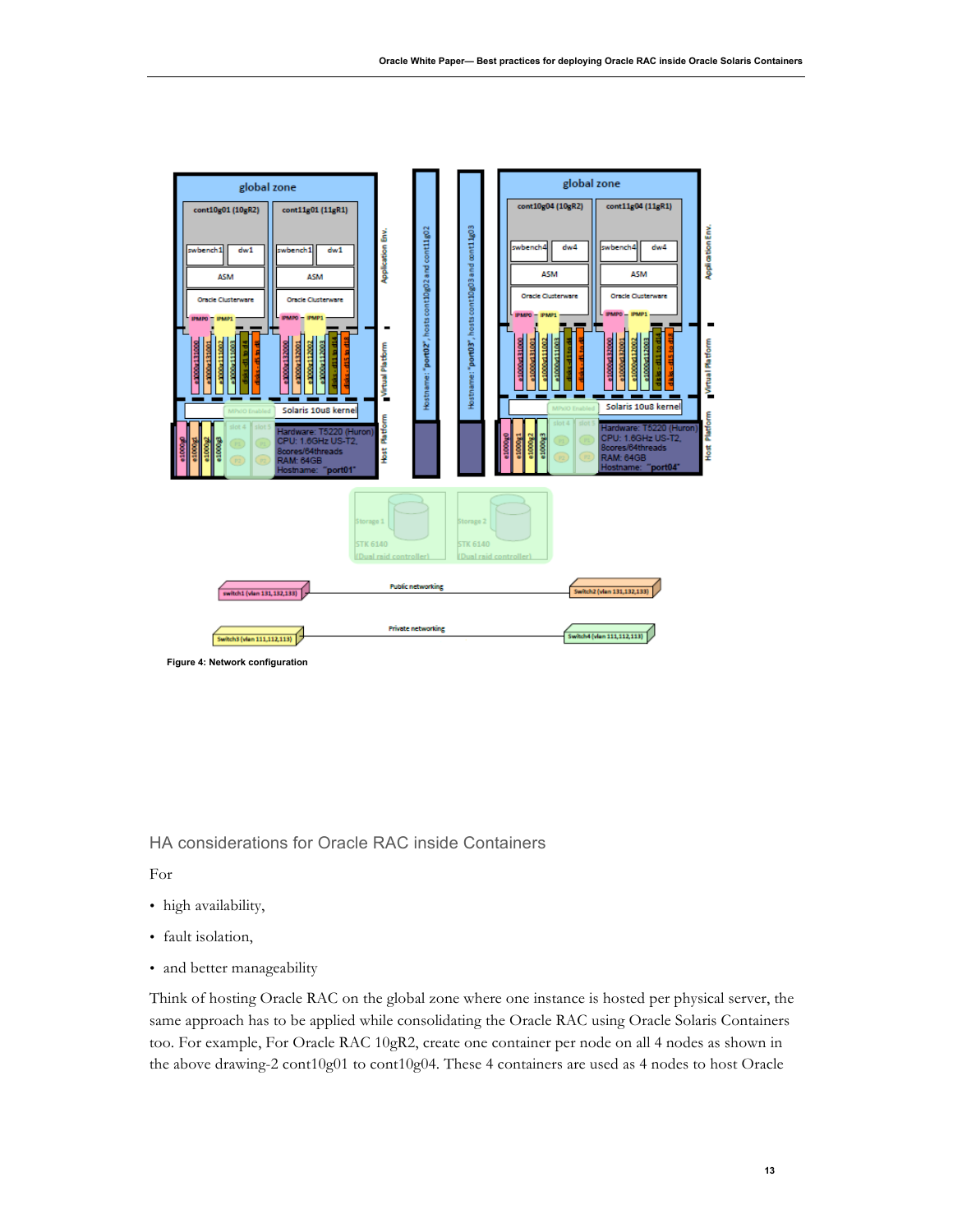RAC 10gR2. To deploy such multiple clusters create different Container environment, like 11gR1 as shown in the above drawing-2. This means different Containers on the same node are part of different Oracle RAC cluster and not the same.

For different databases on the same cluster binaries, could leverage different projects to configure the various system level resources required for that database instances across all the Containers. Same binaries could be used to bring up the database. This is another level of software level of abstraction that gives even more fine grain control over the system resources, is called Solaris Resource Manager and it's explained in the subsequent chapter.

Instantly create Containers using ZFS

- Host Oracle Solaris Containers on ZFS file system to instantly create similar Container environment. It eases the creation of Container virtual environment by using snapshot feature of the ZFS file system.
- Create Containers on ZFS file system, configure the container environment to install Oracle clusterware and Oracle database binaries.
- Bring down the Container environment, take a snapshot with a name as 'pre\_oracle\_install'.
- Install Oracle clusterware software and Oracle database binaries only on the root file system of the Container.
- Once the binaries are installed, preserve the environment by taking another snapshot as 'port\_oracle\_install'. These snapshots could be taken at different stages of configuration too, to revert back to previous state, as it becomes easy to over-come any manual configuration errors.
- To create new Container environment with a different version of Oracle, leverage the existing snapshot 'pre\_oracle\_install', configure Container configuration template to leverage new network and disks configurations. Clone the 'pre\_oracle\_install' environment to create new Container with the custom configuration and place appropriate 'sysidcfg' file under /etc directory of the Container environment before booting the Container environment. This brings up the Container environment instantly ready to host any other version of Oracle Database or clusterware.
- On the other hand, to create similar Oracle version environment, create the custom container configuration file with the changed network and disk configuration. Clone the 'post\_oracle\_install' snapshot to instantly bring up the Oracle installed environment. Later configure the Oracle as per the new environment requirements.
- For more details on ZFS, please refer the zfs documentation on Oracle Solaris documentation.
- To limit the ZFS file system cache, edit /etc/system and provide 1GB as cache, typically ZFS would try to consume as much memory as it could and release on need basis. Instead limit the ZFS memory requirement to 1GB. Look at Appendix for the configuration details.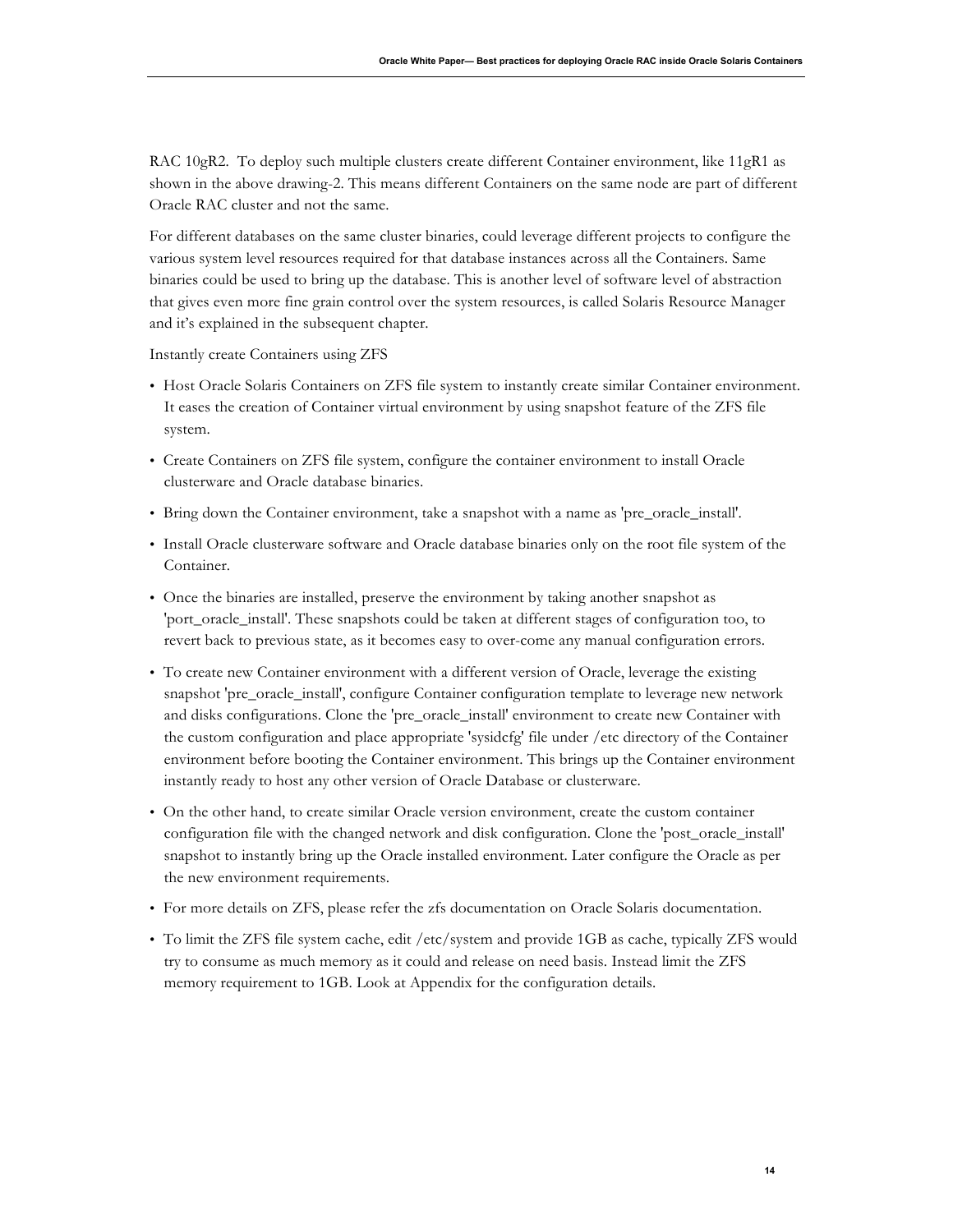## Container management and resource allocation

### Oracle Solaris Resource Manager

Resource management functionality is a component of the Solaris Container environment. Resource management enables you to control how applications use available system resources.

- Allocate computing resources, such as processor time
- Monitor how the allocations are being used, then adjust the allocations as necessary
- Generate extended accounting information for analysis, billing, and capacity planning

Solaris resource management features enable you to treat workloads individually. You can do the following:

- Restrict access to a specific resource
- Offer resources to workloads on a preferential basis
- Isolate workloads from each another

### Show dynamic resource changes

### **CPU**

When we observe that one of the Container environment's CPU utilization is high, it is possible to dynamically allocate CPU resources to it, either by taking away CPU from underutilized Container or from the global zone. To move CPU from underutilized Container, first release those CPUs to the default pool, and later assign to the pool destination pool. Let's look at steps followed to dynamically change CPUs for a given Container:

Scenario: cont10g01 has dynamically created resource pool at the startup of the Container, which has 2 cores (16 threads) as the CPU count. It's observed that the virtual node is hitting 80% cpu on this node as well as on all other virtual nodes hosted on other physical nodes like cont10g02 to cont10g04. Let's look at how to add 1 more cores (8 threads) to this Container and do the same on other physical nodes too.

step1 – Ensure that there are 2 or more than 2 cores available on the pset\_default processor set. Pset\_default processor set is the default processor set. SUNWtmp\_cont10g01 poolset, is created when cont10g01 zone comes up, and the pool disappears soon after the system reboots or the system goes down.

```
root@potr01:~/# psrinfo
root@potr01:~/# poolcfg -dc ''transfer 8 from pset pset_default to SUNWtmp_cont10g01''
```
step2 – Follow the above steps to dynamically change CPUs on all the other nodes too.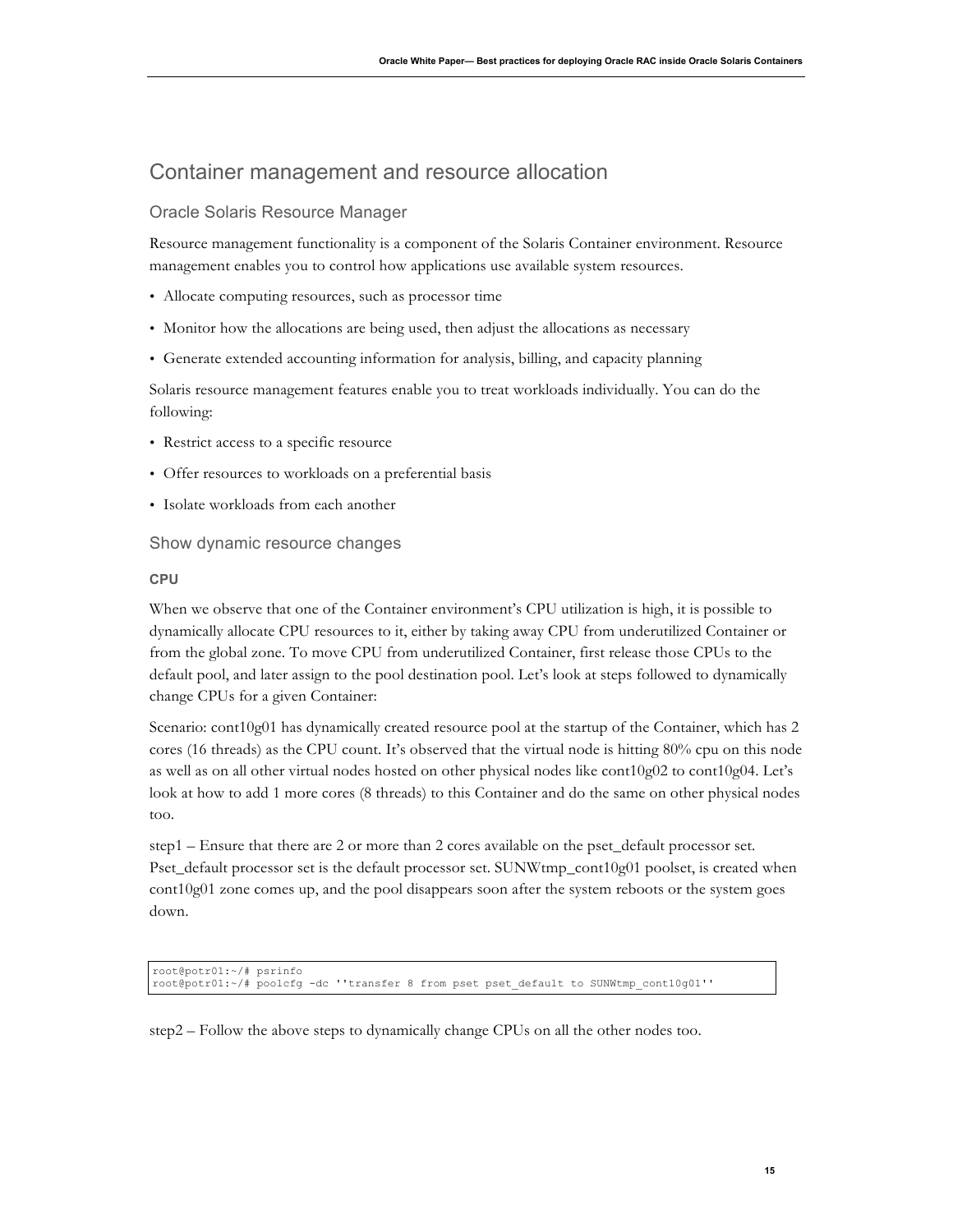For temporary change of CPU, just modify the dynamic pool SUNWtmp\_cont10g01 as called out above. For permanent change, change the Container configuration, so that next time Container boots, it comes up with the new CPU configuration. However the above example is interim arrangement of a CPU hungry Container environment, which would be typical run-time scenario.

There are other scenarios where a CPU share could be altered instead of dedicated CPUs on other platforms.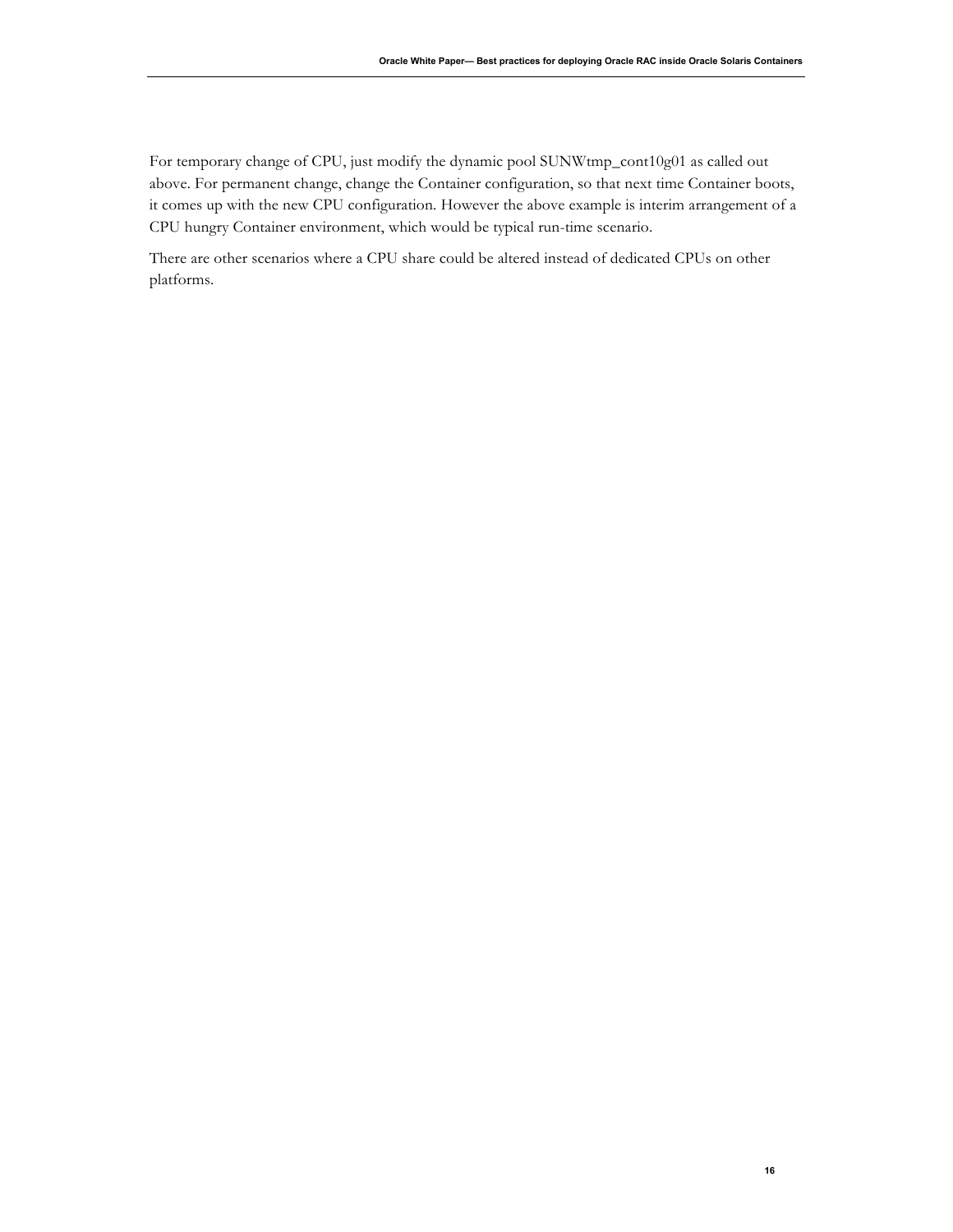## **Conclusion**

- Oracle Solaris Containers is the best choice for consolidating various Oracle RAC databases with different versions or patch levels. And could be hosted on the same operating system kernel.
- Oracle Solaris Containers enable the end users to manage resources well, pool the resources from underutilized Containers and provision the same to the required Containers.
- In addition to that the accounting feature of SRM could be leveraged to bill the end users based on the CPUs consumed, probably a grid environment could leverage this feature for appropriate billing based on resource utilization.
- Dynamic resource management like memory and CPU changes would offer greater flexibility.
- VLAN tagged NICs overcome the hard limitation of physical NICs on a server. To support this, network switches also posses this feature.
- IPMP takes care of availability at the network stack, apart from Oracle RAC's monitoring and timeouts to detect network failure.
- MPxIO offers seamless availability by offering single disk name for different paths of the same disk/LUN. It manages the availability of different paths of LUNs/disks from storage arrays to hosts.
- ASM offers the benefits of a cluster volume manager where disks/LUNs from different storage arrays could be mirrored to offer HA among two different storage arrays.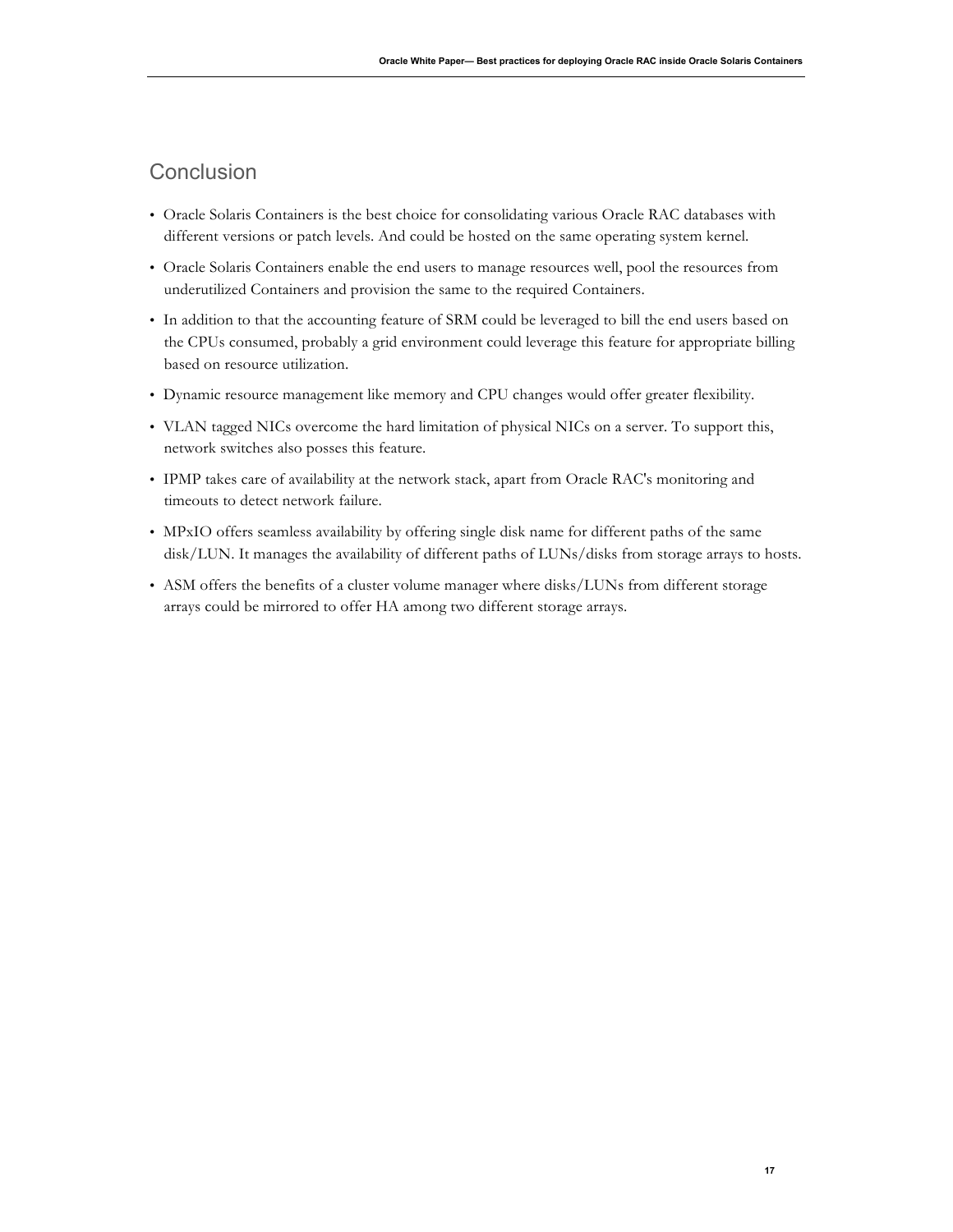## **References**

- 1. 'ZFS administration guide' http://docs.sun.com/app/docs/doc/819-5461
- 2. 'Best Practice for Running Oracle Databases in Solaris Containers' Roman Ivanov and Ritu Kamboj.
- 3. 'Highly available and Scalable Oracle RAC networking with Oracle Solaris 10 IPMP' John Mchugh and Mohammed Yousuf
- 4. Solaris Containers-Resource Management and Solaris Zones http://docs.sun.com/app/docs/doc/817-1592
- 5. 'Virtualization options for deploying Oracle Database Deployments on Sun SPARC Enterprise Tseries Systems' Roman Ivanov and Mohammed Yousuf
- 6. Oracle Database Online Documentation 10g Release 2(10.2.0.4) http://www.oracle.com/pls/db102/homepage
- 7. Oracle Database Online Documentation 11g Release 1(11.1.0.7) http://www.oracle.com/pls/db111/homepage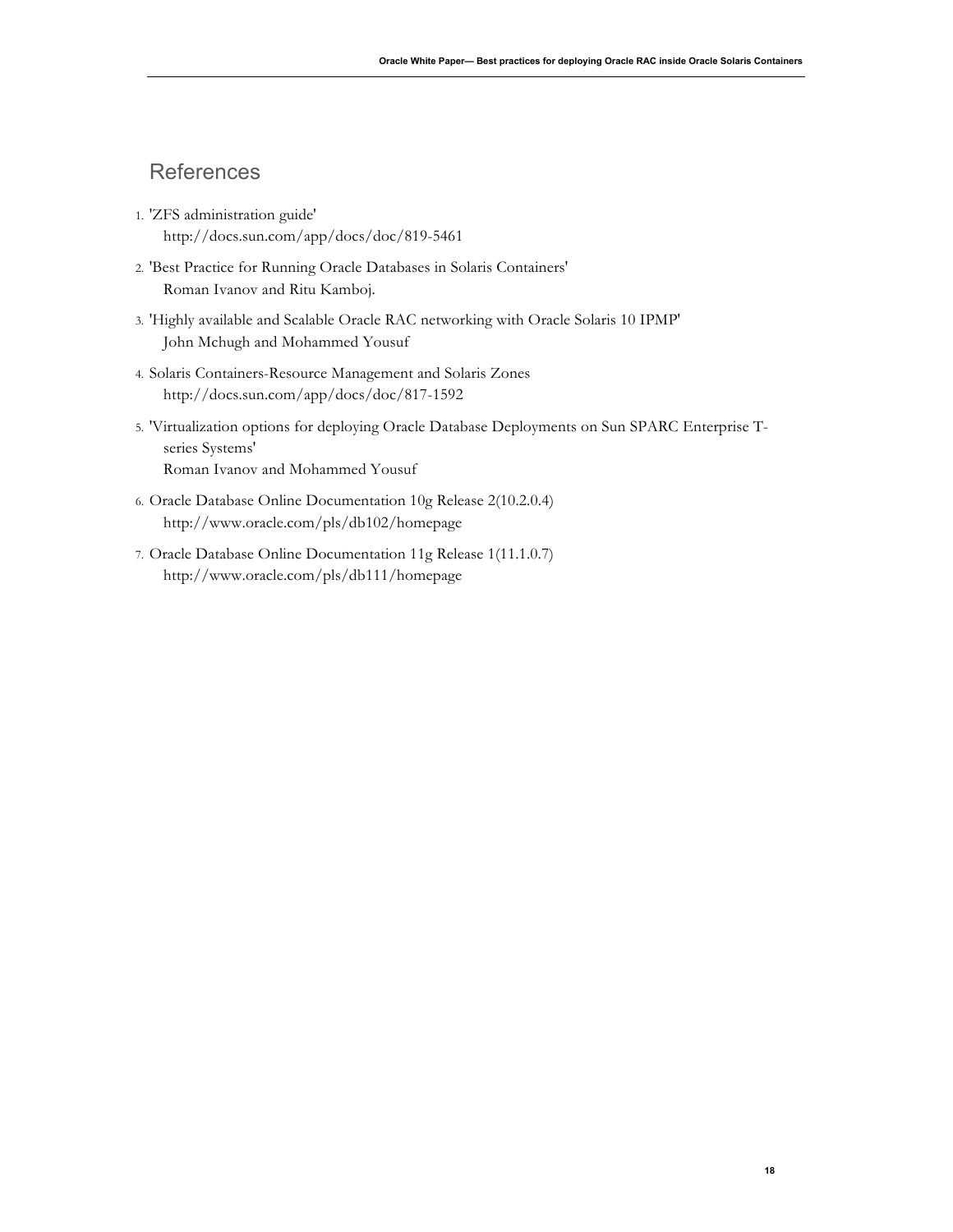# Appendix-I - Sample Container configuration

Hardware:

Sun SPARC Enterprise T5220 (M-series or x86 based system could also be used to host Container virtual environment).

4 \* Sun SPARC Enterprise T5220 server each configured with 1.6GHz 8 cores or 64 threads, and 64GB RAM.

Storage:

Sun StorageTek 6140 Array with dual controller.

OS:

Solaris10 10/09 SPARC with kernel patch 142900-14 and it's dependent patch 143055-01

Oracle database:

- Oracle RAC 10gR2 10.2.0.4 with latest patch set 9352164
- Oracle RAC 11gR1 11.1.0.7 with latest patch set  $9207257 + 9352179$

Configuration files

**Host system configurations files:**

1. Limit ZFS cache to 1GB

edit /etc/system # add these lines

\* set this value for limiting zfs cache to 1G set zfs:zfs\_arc\_max = 0x3E800000

2. To override the system wide limit of 1/4 of physical memory by default on S10, the shminfo\_shmmax tunable would need to be configured in /etc/system to remove that limit. Edit /etc/system and set the value of shminfo\_shmmax to the value that suites the requirement.

\* set the max shared memory to 24G set shmminfo shmmax =  $0x600000000$ 

3. Enable MPxIO

edit /kernel/drv/fp.conf # the following entry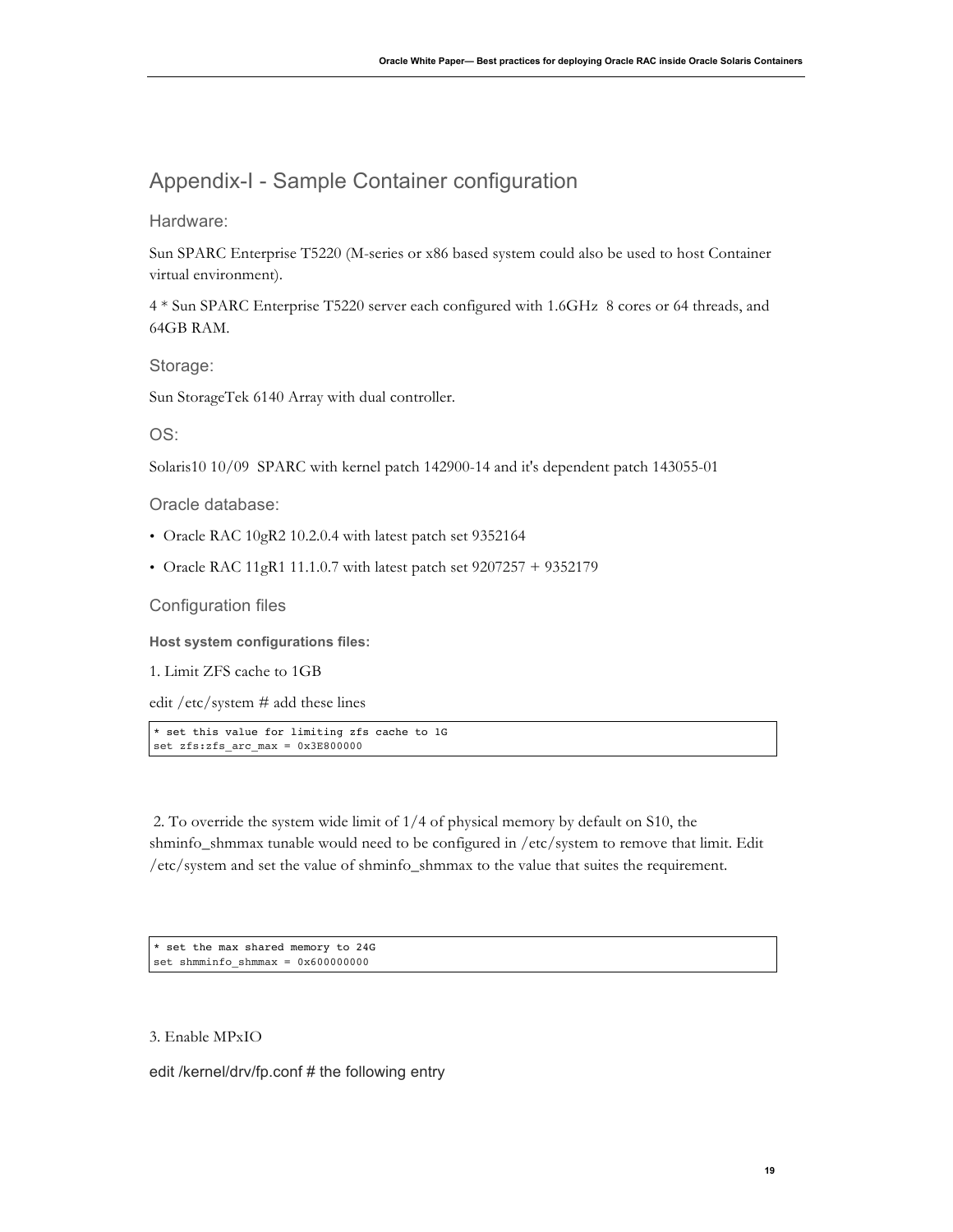mpxio-disable="no";

If the entry is present, make sure it's set as mentioned above to enable the MPxIO or add the entry. For all the /etc/system values to take affect reboot the node.

**Inside Containers configuration files:**

1. Oracle shared memory configuration using SRM facility /etc/project.

```
root@cont11g01:/# cat /etc/project
system:0::::
user.root:1::::
noproject:2::::
default:3::::
group.staff:10::::
user.oracle:100:Oracle project:::process.max-sem-nsems=(privileged,4096,deny);project.max-shm-
memory=(privileged,16106127360,deny)
```
2. IPMP configuration

a. Public network

root@cont10g01:/# cat /etc/hostname.e1000g131000 cont10g01 group pub\_ipmp0 root@cont10g01:/# cat /etc/hostname.e1000g131001 group pub\_ipmp0 up root@cont10g01:/#

b. Private network

```
root@cont10g01:/# cat /etc/hostname.e1000g111002
cont10g01-priv group priv_ipmp0
root@cont10g01:/# cat /etc/hostname.e1000g111003
group priv_ipmp0 up
root@cont10g01:/#
```
#### **Container configuration file:**

Create a file with the following content to create the Containers.

#save the below content as config\_template\_to\_create\_cont10g01.cfg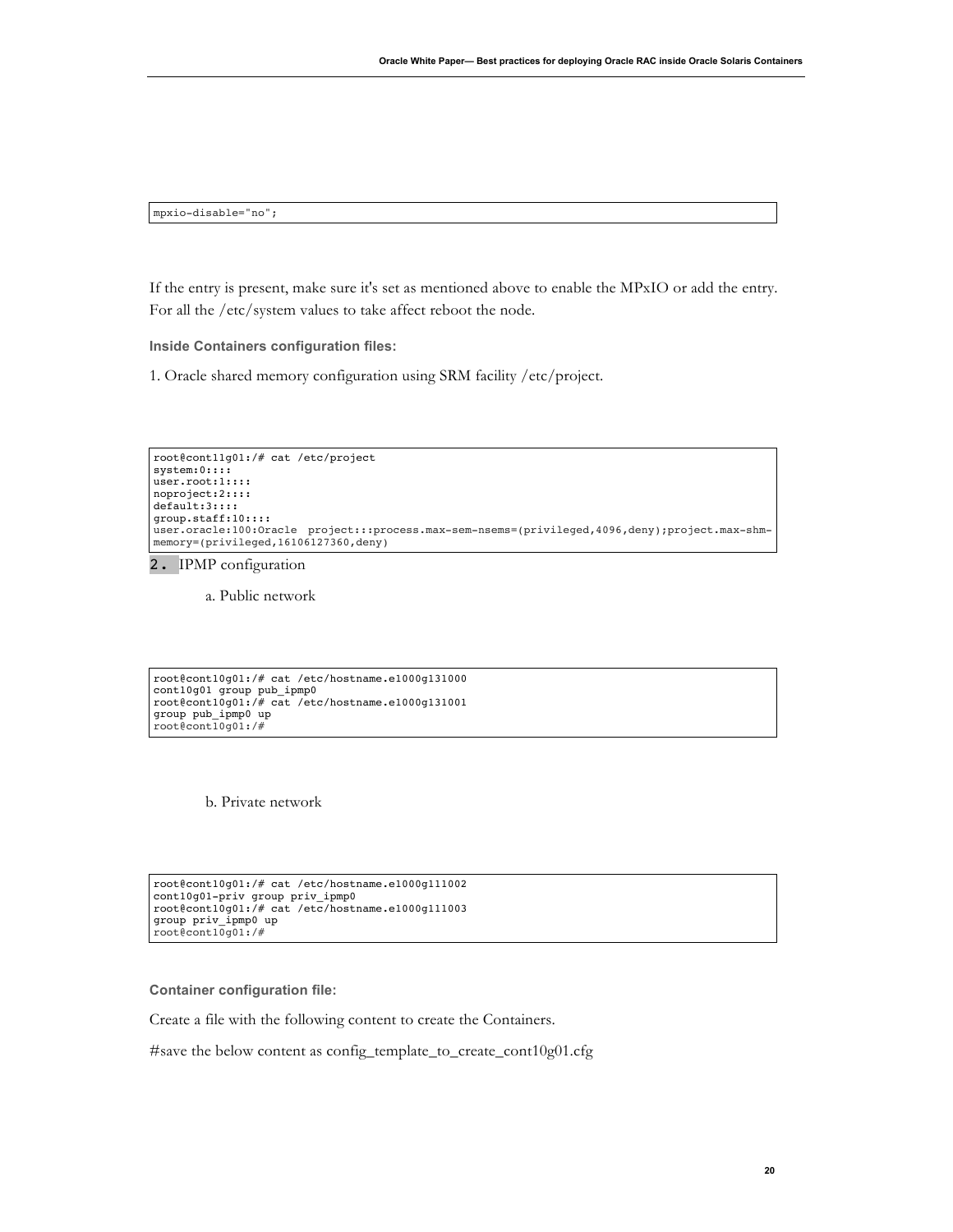|     | create -b                                                   |
|-----|-------------------------------------------------------------|
|     | set zonepath=/zonespool/cont10q01                           |
|     | set autoboot=false                                          |
|     | set limitpriv=default, proc priocntl, proc lock memory      |
|     | set scheduling-class=TS,RT,FX                               |
|     | set ip-type=exclusive                                       |
|     | add net                                                     |
|     | set physical=e1000q111002                                   |
| end |                                                             |
|     | add net                                                     |
|     |                                                             |
|     | set physical=e1000q111003                                   |
| end |                                                             |
|     | add net                                                     |
|     | set physical=e1000q131000                                   |
| end |                                                             |
|     | add net                                                     |
|     | set physical=e1000q131001                                   |
| end |                                                             |
|     | add capped-memory                                           |
|     | set physical=24G                                            |
| end |                                                             |
|     | add dedicated-cpu                                           |
|     | set ncpus=16                                                |
| end |                                                             |
|     | add rctl                                                    |
|     | set name=zone.max-swap                                      |
|     | add value (priv=privileged, limit=25769803776, action=deny) |
| end |                                                             |
|     | add rctl                                                    |
|     | set name=zone.max-locked-memory                             |
|     | add value (priv=privileged, limit=12884901888, action=deny) |
| end |                                                             |
|     | add device                                                  |
|     | set match=/dev/rdsk/c5t600A0B800011FC3E00000E074BBE32EAd0s6 |
| end |                                                             |
|     |                                                             |
|     | add device                                                  |
|     | set match=/dev/dsk/c5t600A0B800011FC3E00000E074BBE32EAd0s6  |
| end |                                                             |
|     | add device                                                  |
|     | set match=/dev/rdsk/c5t600A0B800011FC3E00000E194BBE3514d0s6 |
| end |                                                             |
|     | add device                                                  |
|     | set match=/dev/dsk/c5t600A0B800011FC3E00000E194BBE3514d0s6  |
| end |                                                             |
|     | add device                                                  |
|     | set match=/dev/rdsk/c5t600A0B800011FC3E00000E234BBE720Cd0s6 |
| end |                                                             |
|     | add device                                                  |
|     | set match=/dev/dsk/c5t600A0B800011FC3E00000E234BBE720Cd0s6  |
| end |                                                             |

# Copy paste the above content, change the disk paths and NIC names to suite your configuration.

root@port01:~/# zonecfg -z cont10g01 -f config\_template\_to\_create\_cont10g01.cfg

# This will create the zone with the name "cont10g01".

root@port01:~/# zoneadm -z cont10g01 install

#Installation is complete, boot the Container and configure it.

root@port01:~/# zoneadm -z cont10g01 boot

#Login at the Container console to configure it for the first time, set the root passwd, configure networking, configure time zone, etc. And zone/Container will reboot.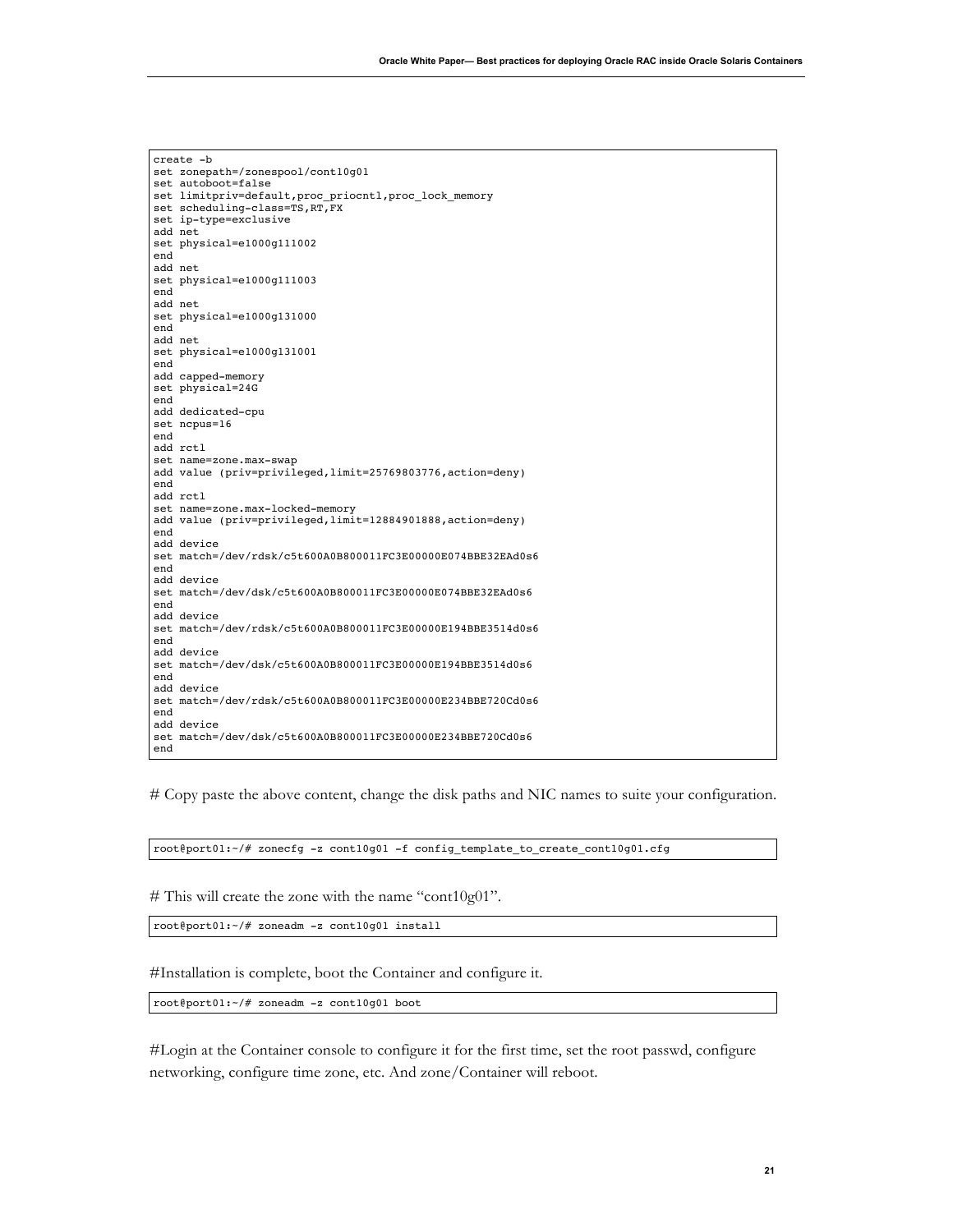root@port01:~/# zlogin –C cont10g01

# Follow the steps on the screen to configure the zone.